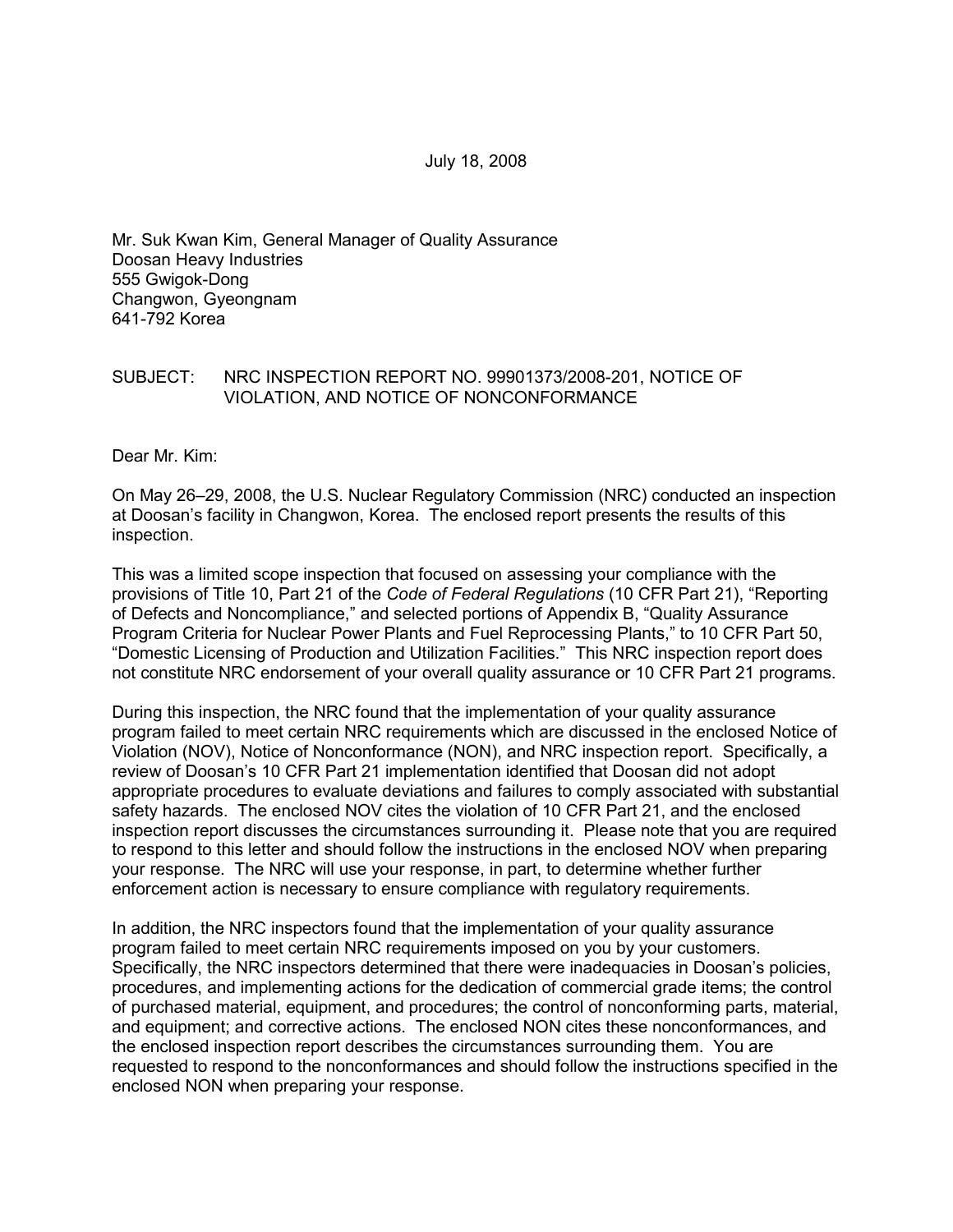In accordance with 10 CFR 2.390, "Public Exemptions, Requests for Withholding," the agency will make a copy of this letter, its enclosures, and your response available electronically for public inspection in the NRC Public Document Room or from the NRC's Agencywide Documents Access and Management System (ADAMS), accessible at http://www.nrc.gov/reading-rm/adams.html. To the extent possible, your response should not include any personal privacy, proprietary, or safeguards information so that it can be made available to the public without redaction. If personal privacy or proprietary information is necessary to provide an acceptable response, then please provide a bracketed copy of your response that identifies the information that should be protected and a redacted copy of your response that deletes such information. If you request that such material be withheld from public disclosure, you must specifically identify the portions of your response that you seek to have withheld and provide in detail the bases for your claim (e.g., explain why the disclosure of information will create an unwarranted invasion of personal privacy or provide the information required by 10 CFR 2.390(b) to support a request for withholding confidential commercial or financial information). If safeguards information is necessary to provide an acceptable response, please provide the level of protection described in 10 CFR 73.21, "Requirements for the Protection of Safeguards Information."

Sincerely,

### */RA/*

 Juan Peralta, Chief Quality and Vendor Branch 1 Division of Construction Inspection and Operational Programs Office of New Reactors

Docket No.: 99901373

Enclosures: 1. Notice of Violation

- 2. Notice of Nonconformance
- 3. Inspection Report No. 99901373/2008-201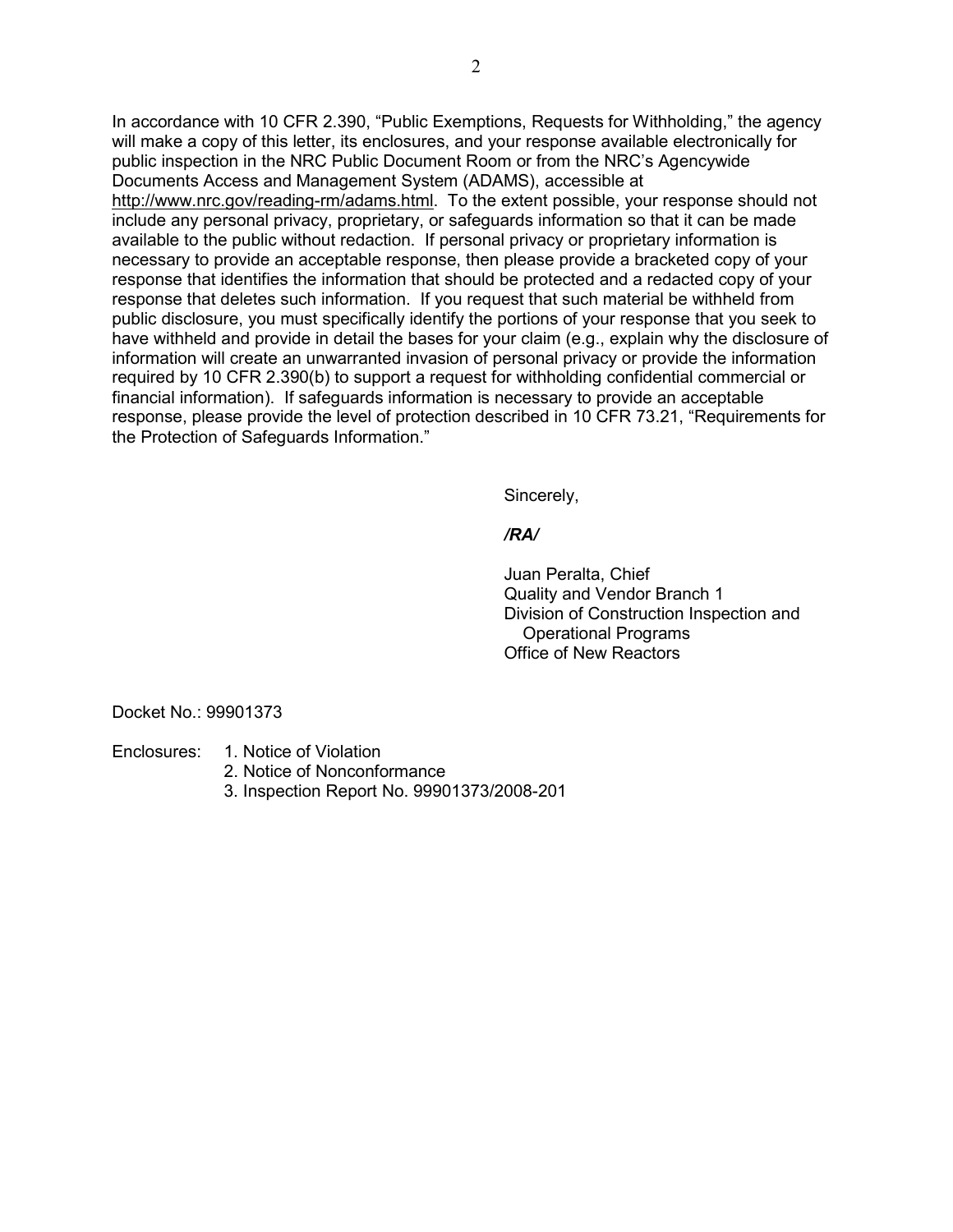In accordance with 10 CFR 2.390, "Public Exemptions, Requests for Withholding," the agency will make a copy of this letter, its enclosures, and your response available electronically for public inspection in the NRC Public Document Room or from the NRC's Agencywide Documents Access and Management System (ADAMS), accessible at http://www.nrc.gov/reading-rm/adams.html. To the extent possible, your response should not include any personal privacy, proprietary, or safeguards information so that it can be made available to the public without redaction. If personal privacy or proprietary information is necessary to provide an acceptable response, then please provide a bracketed copy of your response that identifies the information that should be protected and a redacted copy of your response that deletes such information. If you request that such material be withheld from public disclosure, you must specifically identify the portions of your response that you seek to have withheld and provide in detail the bases for your claim (e.g., explain why the disclosure of information will create an unwarranted invasion of personal privacy or provide the information required by 10 CFR 2.390(b) to support a request for withholding confidential commercial or financial information). If safeguards information is necessary to provide an acceptable response, please provide the level of protection described in 10 CFR 73.21, "Requirements for the Protection of Safeguards Information."

Sincerely,

### */RA/*

 Juan Peralta, Chief Quality and Vendor Branch 1 Division of Construction Inspection and Operational Programs Office of New Reactors

Docket No.: 99901373

- Enclosures: 1. Notice of Violation
	- 2. Notice of Nonconformance
	- 3. Inspection Report No. 99901373/2008-201

DISTRIBUTION:

RidsNroDcipCQVP RidsNroDcipCQVB GTracy JTappert OIP sukkwan.kim@doosan.com

### ADAMS Accession No.: ML081930582

G:\DCIP\CQVB\Cleavenger\DOOSAN May 2008\Doosan\Doosan Report.doc INDICATE IN BOX "C"=COPY W/O ATTACHMENT/ENCLOSURE, "E"=COPY W/ATT/ENCL, "N" = NO COPY

| <b>OFFICE</b>             | NRO/DCIP/CQVB | E.         | NRO/DCIP/CQVB    | E        | <b>INRO/DCIP/CQVP</b> |  |
|---------------------------|---------------|------------|------------------|----------|-----------------------|--|
| <b>NAME</b>               | SCleavenger   |            | RMcIntyre        |          | KKavanagh             |  |
| <b>IDATE</b>              | 107/16/2008   |            | 07/17/2008       |          | 07/17/2008            |  |
| <b>OFFICE</b>             | NRO/DCIP/CAET |            | NRO/DCIP/CQVB/BC | E        | NRO/DCIP/CQVP/BC      |  |
| <b>NAME</b>               | RPascarelli   |            | <b>JNakoski</b>  |          | <b>JPeralta</b>       |  |
| <b>DATE</b><br>07/17/2008 |               | 07/17/2008 |                  | 07/18/08 |                       |  |

## **OFFICIAL RECORD COPY**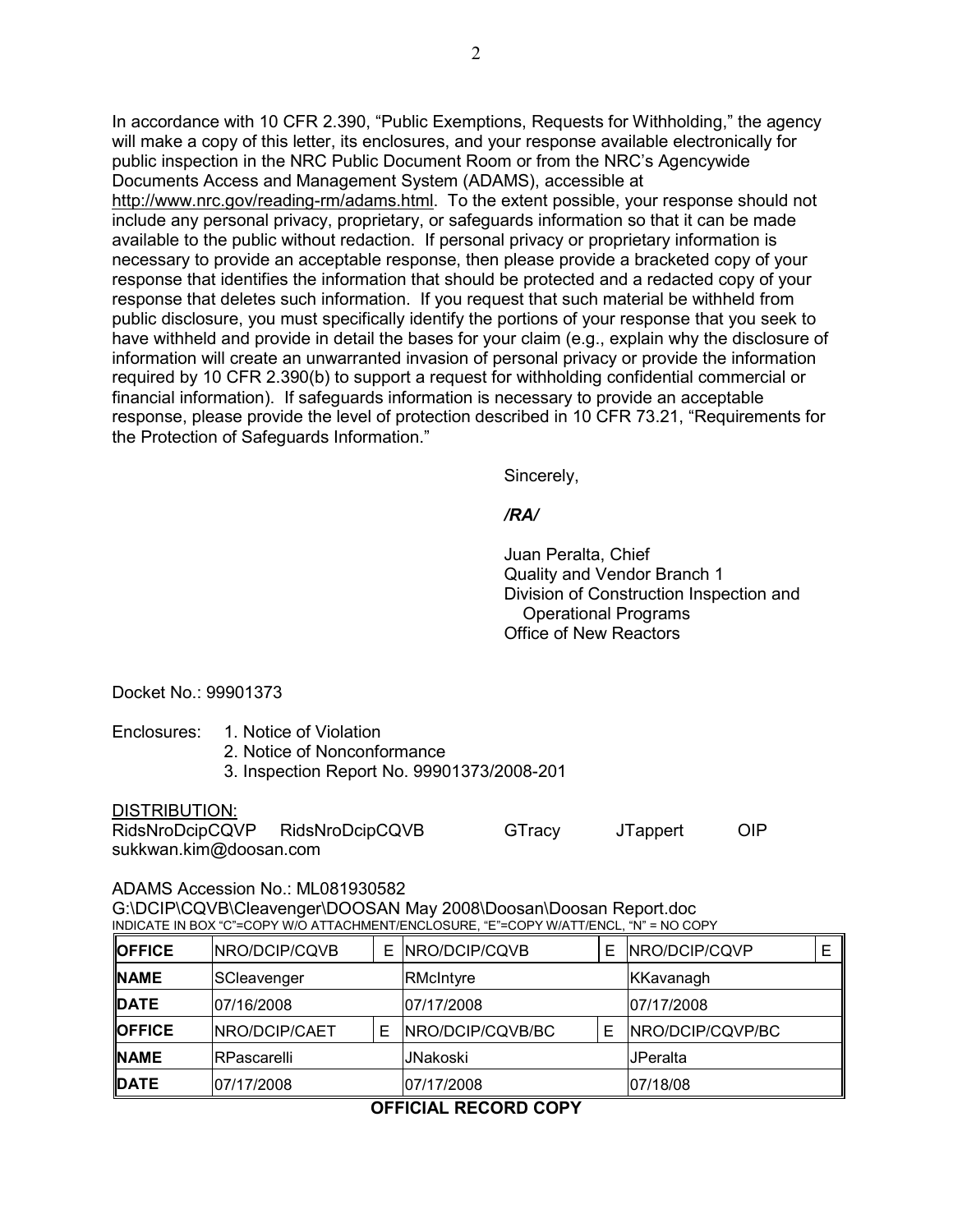### **NOTICE OF VIOLATION**

Changwon, Gyeongnam 641-792, Korea

Doosan Heavy Industries Docket Number 99901373 555 Gwigok-Dong Inspection Report Number 2008-201

During an NRC inspection, conducted at Doosan Heavy Industries (Doosan) on May 26–29, 2008, a violation of NRC requirements was identified. In accordance with the NRC Enforcement Policy, the violation is listed below.

Section 21.21, "Notification of Failure to Comply or Existence of a Defect and Its Evaluation," of the *Code of Federal Regulations* (10 CFR 21.21), paragraph 21.21(a), requires, in part, that each individual, corporation, partnership, or other entity subject to 10 CFR Part 21, "Reporting of Defects and Noncompliance," shall adopt appropriate procedures to evaluate deviations and failures to comply associated with substantial safety hazards as soon as practicable.

In part, 10 CFR 21.21(a)(1) requires that deviations and failures to comply to identify defects and failures to comply associated to a substantial safety hazards be evaluated within 60 days of discovery in order to identify a reportable defect or failure to comply that could create a substantial safety hazard were it to remain uncorrected.

Paragraph 21.21(d)(3)(ii) requires that written notification to the NRC within 30 days following receipt of information by the director or responsible corporate officer on the identification of a defect or a failure to comply.

Contrary to the above, as of May 29, 2008, the Doosan 10 CFR Part 21 implementing procedure PQAP-1602, "Reporting of 'Defects' and 'Failures to Comply Pursuant to 10CFR21,'" dated May 16, 2008, did not provide procedural guidance for (1) evaluating deviations and failures to comply to identify defects and failures to comply associated with substantial safety hazards within 60 days of discovery, (2) notifying the responsible officer within 5 days when it is determined that a defect that could cause a substantial safety hazard exists, and (3) providing written notification to the Commission within 30 days of the initial notification.

This issue has been identified as Violation 99901373/2008-201-01.

This is a Severity Level IV violation (Supplement VII).

Pursuant to the provisions of 10 CFR 2.201, "Notice of Violation," Doosan is hereby required to submit a written statement or explanation to the U.S. Nuclear Regulatory Commission, ATTN: Document Control Desk, Washington, DC 20555-0001, with a copy to the Chief, Quality and Vendor Branch 1, Division of Construction Inspection and Operational Programs, Office of New Reactors, within 30 days of the date of the letter transmitting this Notice of Violation. This reply should be clearly marked as a "Reply to a Notice of Violation" and should include (1) the reason for the violation, or, if contested, the basis for disputing the violation, (2) the corrective steps that have been taken and the results achieved, (3) the corrective steps that will be taken to avoid further violations, and (4) the date when full compliance will be achieved. Your response may reference or include previous docketed correspondence, if the correspondence adequately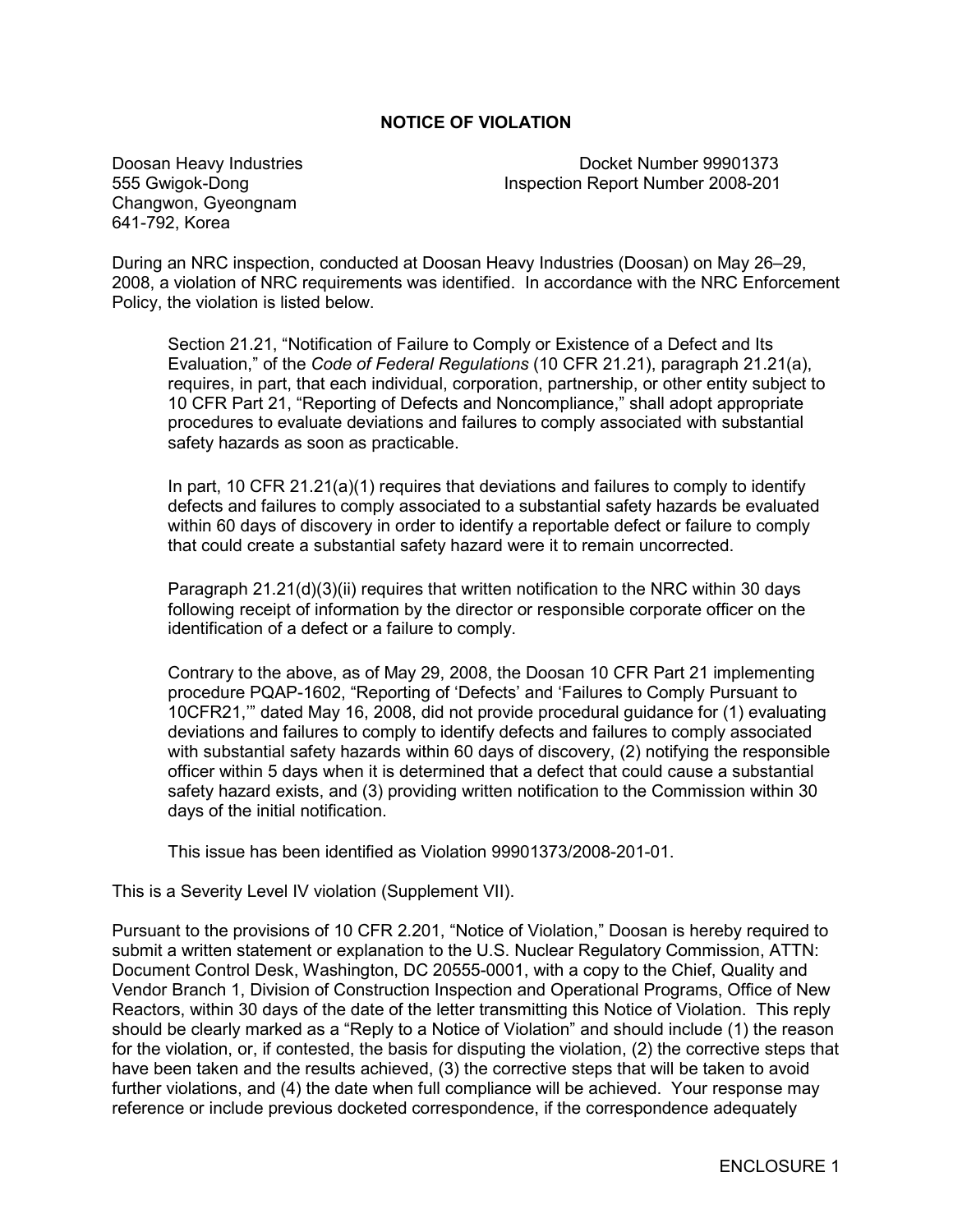addresses the required response. Where good cause is shown, the NRC will consider extending the response time. Because your response will be made available electronically for public inspection in the NRC Public Document Room or through the NRC Agencywide Documents Access and Management System (ADAMS), to the extent possible, the response should not include any personal privacy, proprietary, or safeguards information so that it can be made available to the public without redaction. ADAMS is accessible from the NRC Web site at http://www.nrc.gov/reading-rm/adams.html. If personal privacy or proprietary information is necessary to provide an acceptable response, then please provide a bracketed copy of your response that identifies the information that should be protected and a redacted copy of your response that deletes such information. If you request withholding of such material, you must specifically identify the portions of your response that you seek to have withheld and provide in detail the bases for your claim of withholding (e.g., explain why the disclosure of information will create an unwarranted invasion of personal privacy or provide the information required by 10 CFR 2.390(b) to support a request for withholding confidential commercial or financial information). If safeguards information is necessary to provide an acceptable response, please provide the level of protection described in 10 CFR 73.21, "Requirements for the Protection of Safeguards Information."

Dated at Rockville, Maryland, this 18th day of July 2008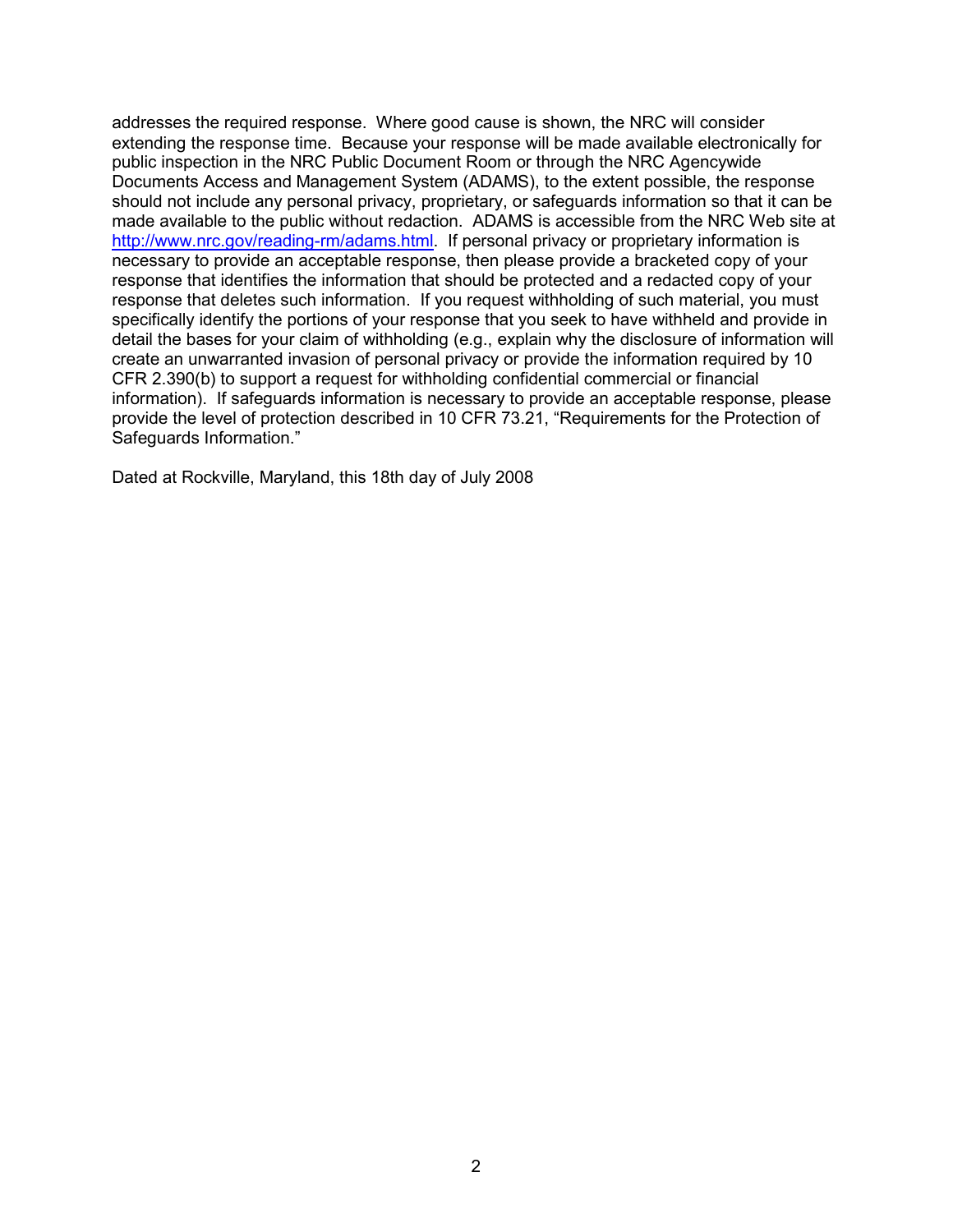### **NOTICE OF NONCONFORMANCE**

Doosan Heavy Industries Docket Number 99901373 555 Gwigok-Dong, Inspection Report Number 2008-201 Changwon, Gyeongnam 641-792, Korea

Based on the results of an NRC inspection conducted May 26–29, 2008, the NRC staff has found that certain of your activities were not conducted in accordance with NRC requirements.

A. Section 21.3, "Definitions*," Dedication*, of 10 CFR Part 21, "Reporting of Defects and Noncompliance," states, in part, that the dedication process must be conducted in accordance with the applicable provisions of Appendix B, "Quality Assurance Program Criteria for Nuclear Power Plants and Fuel Reprocessing Plants," to 10 CFR Part 50, "Domestic Licensing of Production and Utilization Facilities" of the *Code of Federal Regulations* (10 CFR Part 50). It also states that dedication is an acceptance process undertaken to provide reasonable assurance that a commercial grade item to be used as a basic component will perform its intended safety function. This assurance is achieved by identifying the critical characteristics of the item and verifying their acceptability through inspections, tests, or analyses performed by the purchaser or third-party dedicating entity after delivery, supplemented as necessary by one or more of the following: commercial grade surveys, product inspections or witness at hold points at the manufacturer's facility, and analysis historical records for acceptable performance.

Criterion III, "Design Control," of Appendix B to 10 CFR Part 50 states, in part, that measures shall be established for the selection and review for suitability of application of materials, parts, equipment, and processes that are essential to the safety-related functions of the structures, systems and components.

Section 7.0, "Control of Purchased Material and Services," of the Doosan Quality Assurance Manual QM-200, Revision 13, describes the controls in place to assure that purchased materials, fabricated items, and related services conform to the ASME code and other specified requirements. Section 7.0 also includes controls for the initial evaluation and approval of potential suppliers and periodic evaluation of approved suppliers.

Doosan Quality Procedure PQAP-0701, "Designation, Dedication and Control of Commercial Grade Item," Revision 2, dated September 3, 2007, provides details and instructions describing the authority, responsibilities, and methods to be implemented by Doosan to designate, dedicate, and control commercial grade items (CGIs) in safetyrelated applications. Specifically, PQAP-0701 includes the guidance provided in EPRI NP-5652, "Guidelines for Utilization of Commercial Grade Items in Nuclear Safety Related Application (NCIG-07)," dated June 1988, for dedication activities.

Contrary to the above, as of May 26, 2008, Doosan's CGI dedication procedures and sampling practice for dedicating commercial grade items did not provide reasonable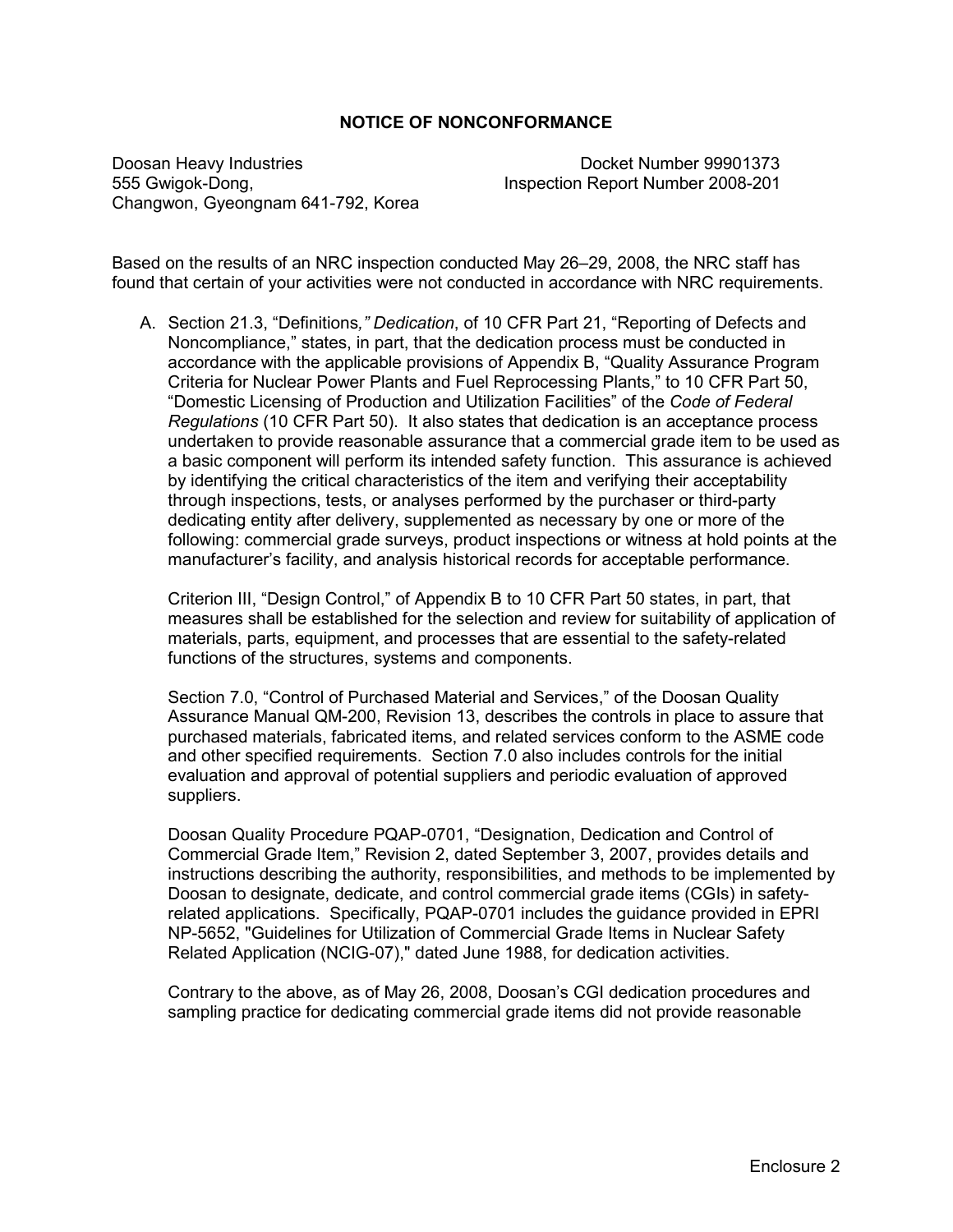assurance that all commercial items received from its suppliers would conform to the applicable specification requirements. Specifically:

- 1. Doosan did not conduct commercial grade surveys to verify that the supplier's quality program included the requisite processes, such as material traceability and lot/batch controls, for the control of critical characteristics necessary to provide reasonable assurance that commercial grade items to be used as basic components will perform their intended safety function.
- 2. Doosan's CGI dedication process, as described in Doosan Quality Procedure PQAP-0701, is in nonconformance with the definitions outlined in Section 21.3 of 10 CFR Part 21. Specifically, it did not include the correct definitions for "Commercial Grade Item" and "Dedication," nor did it include any definition for "Basic Component" or "Dedicating Entity."

These issues have been identified as examples of Nonconformance 99901373/2008- 201-01.

B. Criterion VII, "Control of Purchased Material, Equipment, and Services," of Appendix B to 10 CFR Part 50 states, in part, that measures shall be established to ensure that purchased material, equipment, and services, whether purchased directly or through contractors and subcontractors, conform to the procurement documents. These measures shall include provisions, as appropriate, for source evaluation and selection, objective evidence of quality furnished by the contractor or subcontractor, inspection at the contractor or subcontractor source, and examination of products upon delivery.

As an ASME N-type Certificate Holder, the 2007 American Society of Mechanical Engineers (ASME) Boiler and Pressure Vessel Code requires Doosan to comply with the basic requirements and supplements of ASME NQA-1-1994, "Quality Assurance Requirements for Nuclear Facility Applications." Supplement 7S-1 to NQA-1-1994, "Supplementary Requirements for Control of Purchased Items and Services," describes acceptable methods for evaluating the capability of suppliers to provide items or services in accordance with the requirements of the purchase document and requires these methods to be documented.

Contrary to the above, on May 29, 2008, the NRC inspectors found that Doosan had procured a reactor vessel closure head from Japan Steel Works (JSW) in 2006 without sufficient documented justification of the basis for its approval of the JSW quality assurance (QA) program (i.e., a QA implementation audit or documented review of the supplier's history or QA documents). Additionally, the NRC inspectors found that Doosan's procedures lacked the requirement to document QA reviews of supplier performance history or quality records, if used for verification of the vendor's QA program implementation in lieu of an on-site audit. This issue is an example of Doosan's failure to provide documented evidence of its supplier's ability to provide items or services in accordance with the applicable procurement, regulatory, and ASME Boiler and Pressure Vessel Code requirements.

This issue has been identified as Nonconformance 99901373/2008-201-02.

C. Criterion VII, "Control of Purchased Material, Equipment, and Services," of Appendix B to 10 CFR Part 50 requires, in part, that the effectiveness of the control of quality by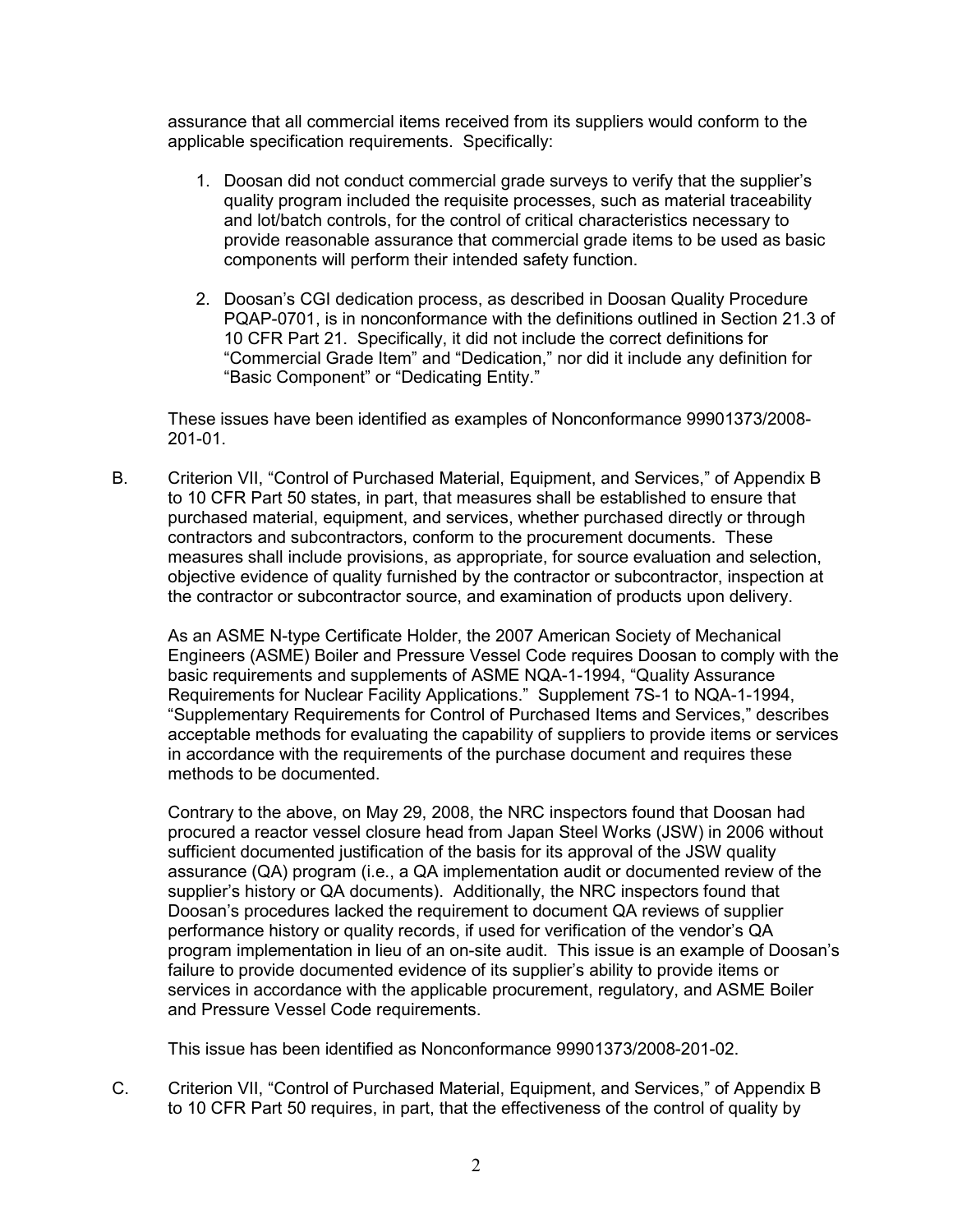contractors and subcontractors be assessed at intervals consistent with the importance, complexity, and quantity of the product or services.

Section 7.3 of the Doosan QAM states that vendors who are placed in the approved vendor database are considered "approved" for a period of three years from the original survey or audit evaluation date, subject to annual audit or performance assessment.

Doosan Quality Control Procedure (QCP) 0701, "Vendor Evaluation," Revision 5, dated April 16, 2008, sets forth the specific requirements for vendor qualifications.

Contrary to the above, as of May 28, 2008, the NRC inspectors found that, inconsistent with the requirements of the Doosan QAM, QCP-0701 did not require annual evaluations of ASME Quality Service Certificate (QSC) or N certificate holders. The NRC inspectors also found that Doosan had failed to perform annual evaluations of its ASME QSC and N type certificate holders. These issues are examples of Doosan's failure to adopt and implement consistent requirements to verify continued satisfactory performance for ASME-certified suppliers.

This issue has been identified as Nonconformance 99901373/2008-201-03.

D. Criterion VII, "Control of Purchased Material, Equipment, and Services," of Appendix B to 10 CFR Part 50 states, in part, that measures shall be established to assure that purchased material, equipment, and services, whether purchased directly or through contractors and subcontractors, conform to the procurement documents. These measures shall include provisions, as appropriate, for source evaluation and selection, objective evidence of quality furnished by the contractor or subcontractor, inspection at the contractor or subcontractor source, and examination of products upon delivery.

Section 7 of the Doosan QAM and QCP-0701 provide requirements for maintaining the database of approved vendors. These documents state that the database shall be prepared, maintained, and distributed by the QA Team, with the "master" or record copy being maintained in a controlled computer database.

Contrary to the above, on May 27, 2008, the NRC inspectors found a number of errors in Doosan's maintenance of its approved vendor database, at least one of which may have caused the three year inspection interval to be exceeded. These issues are examples of Doosan's failure to adequately maintain its approved vendor database so that it is up-todate and correct, as required by Doosan QA program requirements.

These issues have been identified as examples of Nonconformance 99901373/2008- 201-04.

E. Criterion XV, "Nonconforming Materials, Parts, or Components," of Appendix B to 10 CFR Part 50 states, in part, "measures shall be established to control materials, parts, or components which do not conform to requirements. These measures shall include, as appropriate, procedures for identification, documentation, segregation, disposition, and notification to affected organizations."

Doosan Procedure NQCP-1501, "Nuclear Business Group Quality Control Procedure NQCP-300," Revision 8, dated May 16, 2008, defines responsibilities and procedures for handling nonconformances in supplies and services for nuclear facilities. The procedure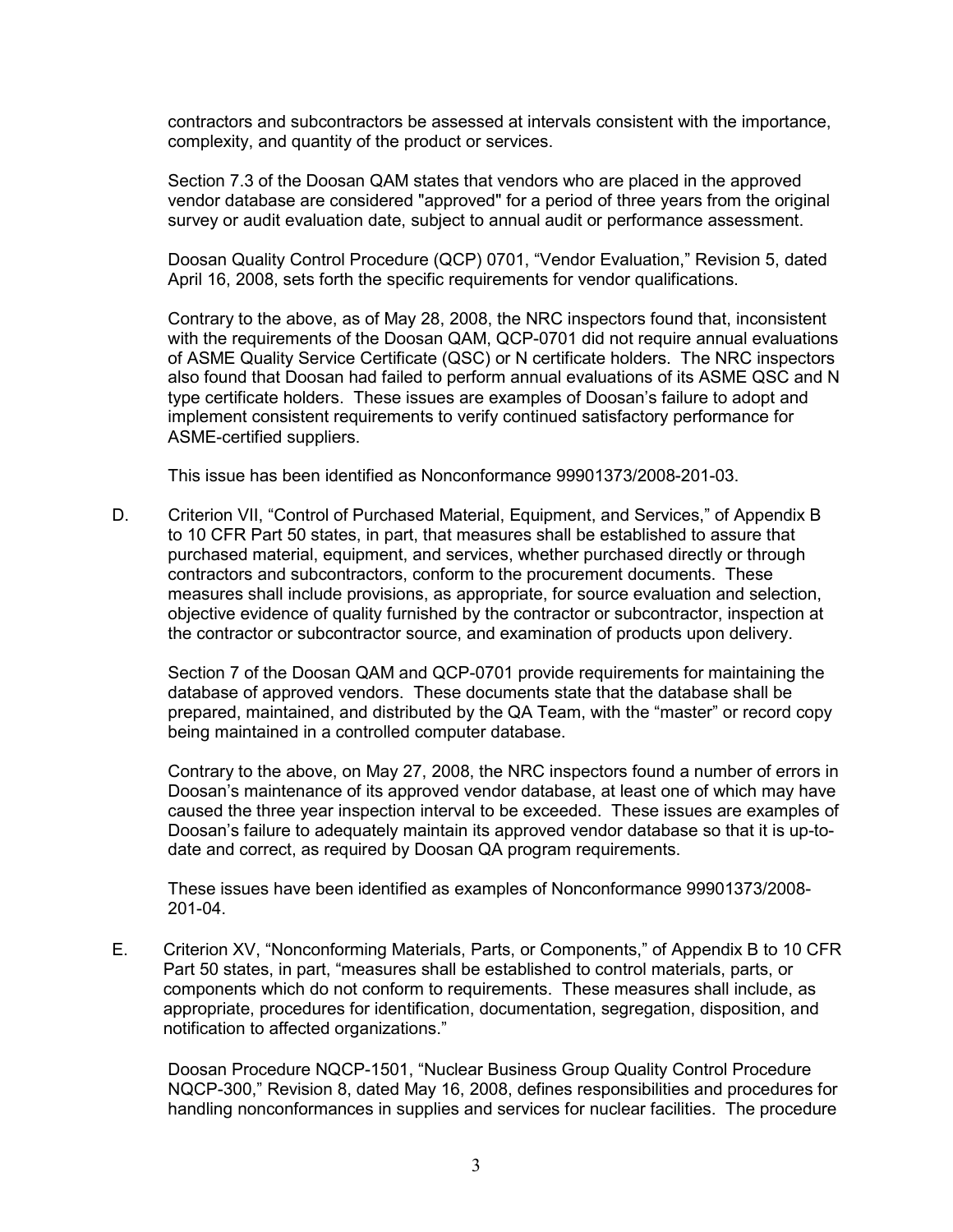contains instructions for the Nuclear Power Plant Quality Control department (NQC) to use in determining whether conditions identified in nuclear items supplied to the U.S. customers represent a substantial safety hazard and in documenting the results of the evaluation on a nonconformance report (NCR).

Contrary to the above, on May 27, 2008, the NRC inspectors identified that two of the NCRs for U.S. components were not evaluated for the applicability of 10 CFR Part 21 as required by NQCP-1501. After further investigation, Doosan identified an additional two NCRs for U.S. components that were not evaluated for the applicability of 10 CFR Part 21.

This issue has been identified as Nonconformance 99901373/2008-201-05.

F. Criterion XVI, "Corrective Action," of Appendix B to 10 CFR Part 50 states, in part, "measures shall be established to assure that conditions adverse to quality, such as failures, malfunctions, deficiencies, deviations, defective material and equipment, and nonconformances are promptly identified and corrected. In the case of significant conditions adverse to quality, the measures shall assure that the cause of the condition is determined and corrective action taken to preclude repetition."

Doosan Procedure QCP-1602, "Quality Control Procedure QCP-300 Control of Corrective Action," Revision 3, dated April 16, 2008, defines responsibilities and procedures for handling nonconformances and ineffective control identified by the customer. PQAP-1602, "Reporting of 'Defects' and 'Failures to Comply Pursuant to 10 CFR 21,'" defines the various control systems in place within Doosan to identify, control and resolve quality problems. According to PQAP-1602, these systems include activities such as design reviews, source and receipt inspections, tests, nonconformance reports, corrective action reports, and trend analyses.

Contrary to the above, as of May 26, 2008:

- 1. QCP-1602 did not provide instructions for evaluating the applicability of 10 CFR Part 21 in the corrective action process, and Exhibit 1 of QCP-1602 presented a sample Corrective Action Report (CAR) form that did not include a 10 CFR Part 21 determination.
- 2. Ten of the 14 CARs generated to address deficiencies for U.S. components were not evaluated for the applicability of 10 CFR Part 21 by Doosan.

These issues have been identified as examples of Nonconformance 99901373/2008- 201-06.

Please provide a written statement or explanation to the U.S. Nuclear Regulatory Commission, ATTN: Document Control Desk, Washington, DC 20555-0001, with a copy to the Chief, Quality and Vendor Branch 1, Division of Construction Inspection and Operational Programs, Office of New Reactors, within 30 days of the date of the letter transmitting this Notice of Nonconformance. This reply should be clearly marked as a "Reply to a Notice of Nonconformance" and should include (1) a description of steps that have been or will be taken to correct this item, (2) a description of steps that have been or will be taken to prevent recurrence, and (3) the dates your corrective action and preventive measures were or will be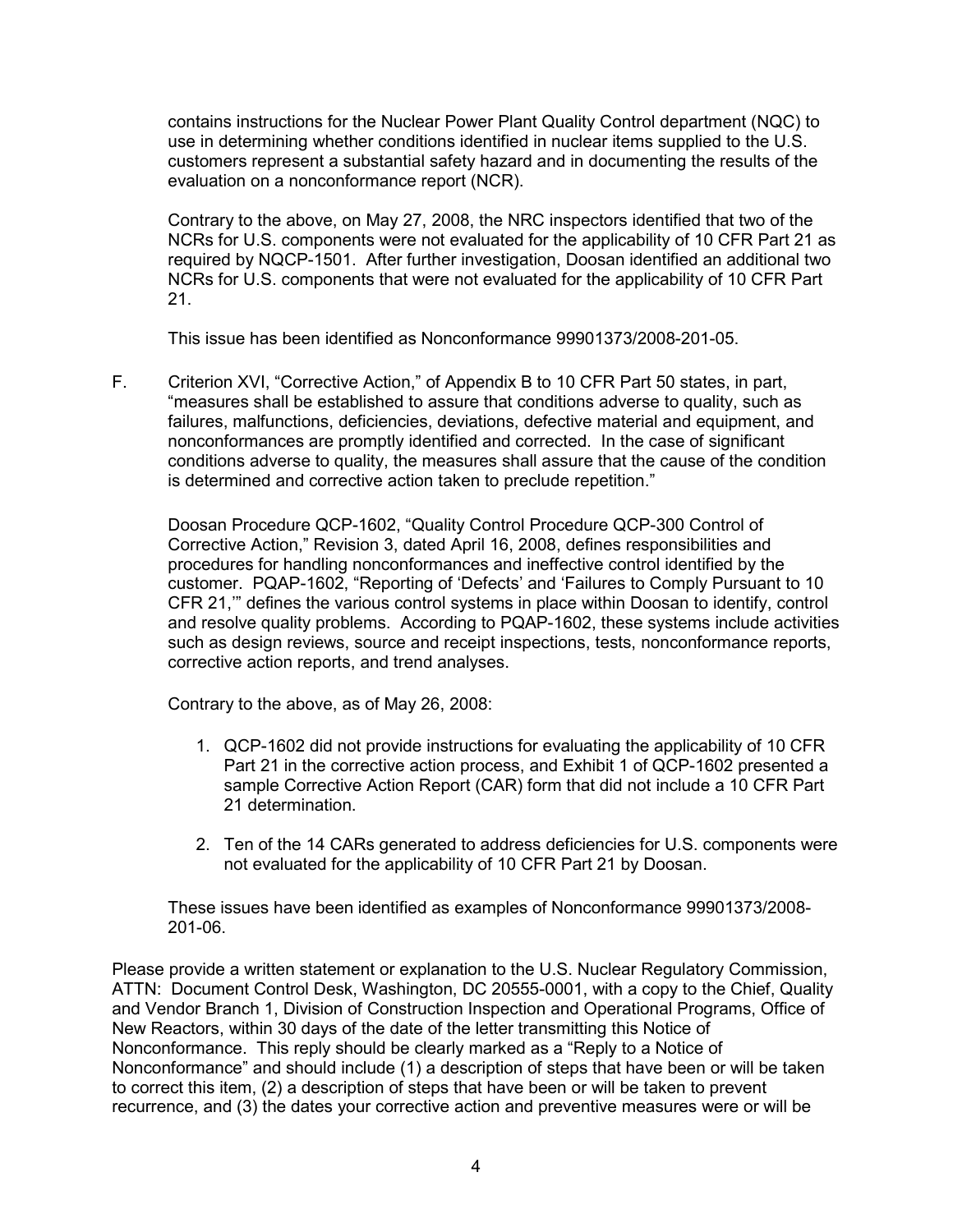completed. Where good cause is shown, the NRC will consider extending the response time.

Because your response will be made available electronically for public inspection in the NRC Public Document Room or the NRC Agencywide Documents Access and Management System (ADAMS), to the extent possible, it should not include any personal privacy, proprietary, or safeguards information so that it can be made available to the public without redaction. ADAMS is accessible from the NRC Web site at http://www.nrc.gov/reading-rm/adams.html. If personal privacy or proprietary information is necessary to provide an acceptable response, then please provide a bracketed copy of your response that identifies the information that should be protected and a redacted copy of your response that deletes such information. If you request withholding of such material, you must specifically identify the portions of your response that you seek to have withheld and provide in detail the bases for your claim of withholding (e.g., explain why the disclosure of information will create an unwarranted invasion of personal privacy or provide the information required by 10 CFR 2.390(b) to support a request for withholding confidential commercial or financial information). If safeguards information is necessary to provide an acceptable response, please provide the level of protection described in 10 CFR 73.21, "Requirements for the Protection of Safeguards Information."

Dated at Rockville, Maryland, this 18th day of July 2008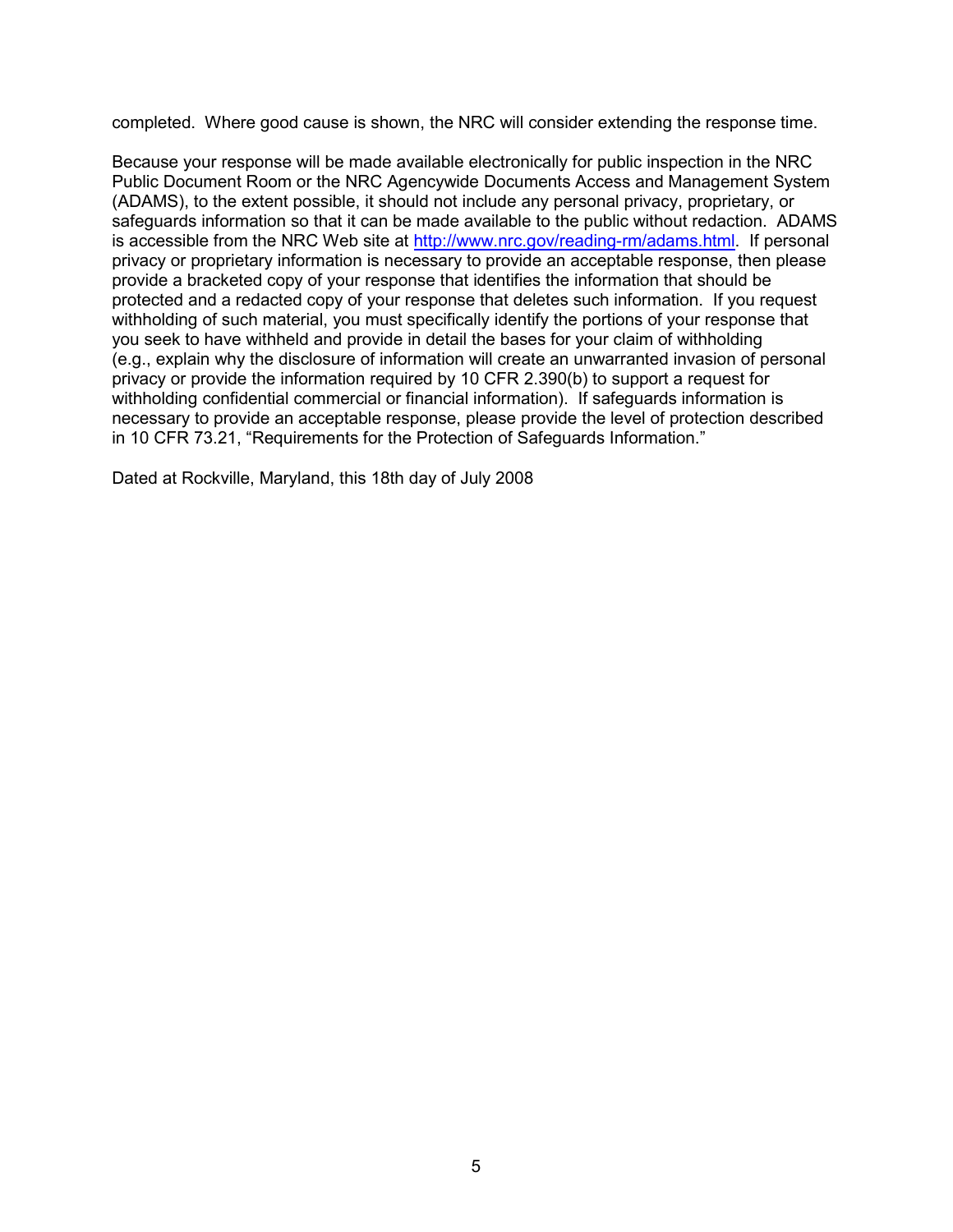#### U.S. NUCLEAR REGULATORY COMMISSION OFFICE OF NEW REACTORS DIVISION OF CONSTRUCTION INSPECTION AND OPERATIONAL PROGRAMS VENDOR INSPECTION REPORT

| Docket No.:              | 99901373                                                                                                                                                                                                                                                                                                                                    |                    |  |  |
|--------------------------|---------------------------------------------------------------------------------------------------------------------------------------------------------------------------------------------------------------------------------------------------------------------------------------------------------------------------------------------|--------------------|--|--|
| Report No.:              | 99901373/2008-201                                                                                                                                                                                                                                                                                                                           |                    |  |  |
| Vendor:                  | Doosan Heavy Industries & Construction<br>555 Gwigok-Dong<br>Changwon, Gyeongnam<br>641-792 Korea<br>Phone: +81-78-672-4247<br>Fax: +81-78-672-3145                                                                                                                                                                                         |                    |  |  |
| <b>Vendor Contact:</b>   | Mr. Suk Kwan Kim, General Manager of Quality Assurance<br>Tel: +82-55-278-5791<br>sukkwan.kim@doosan.com                                                                                                                                                                                                                                    |                    |  |  |
| Nuclear Industry:        | Doosan is one of the world's largest manufacturers of reactor<br>vessels, steam generators, reactor internals, and balance of plant<br>components for the nuclear industry worldwide. Doosan<br>manufactures safety-related and American Society of Mechanical<br>Engineers (ASME) Boiler and Pressure Vessel Code items and<br>components. |                    |  |  |
| <b>Inspection Dates:</b> | May 26-29, 2008                                                                                                                                                                                                                                                                                                                             |                    |  |  |
| Inspectors:              | Kerri Kavanagh, NRO/DCIP/CQVP<br>Richard McIntyre, NRO/DCIP/CQVB<br>Sabrina Cleavenger, NRO/DCIP/CQVB                                                                                                                                                                                                                                       | <b>Team Leader</b> |  |  |
| Approved by:             | Juan Peralta, Branch Chief<br>Quality and Vendor Branch 1<br>Division of Construction Inspection and<br><b>Operational Programs</b><br><b>Office of New Reactors</b>                                                                                                                                                                        |                    |  |  |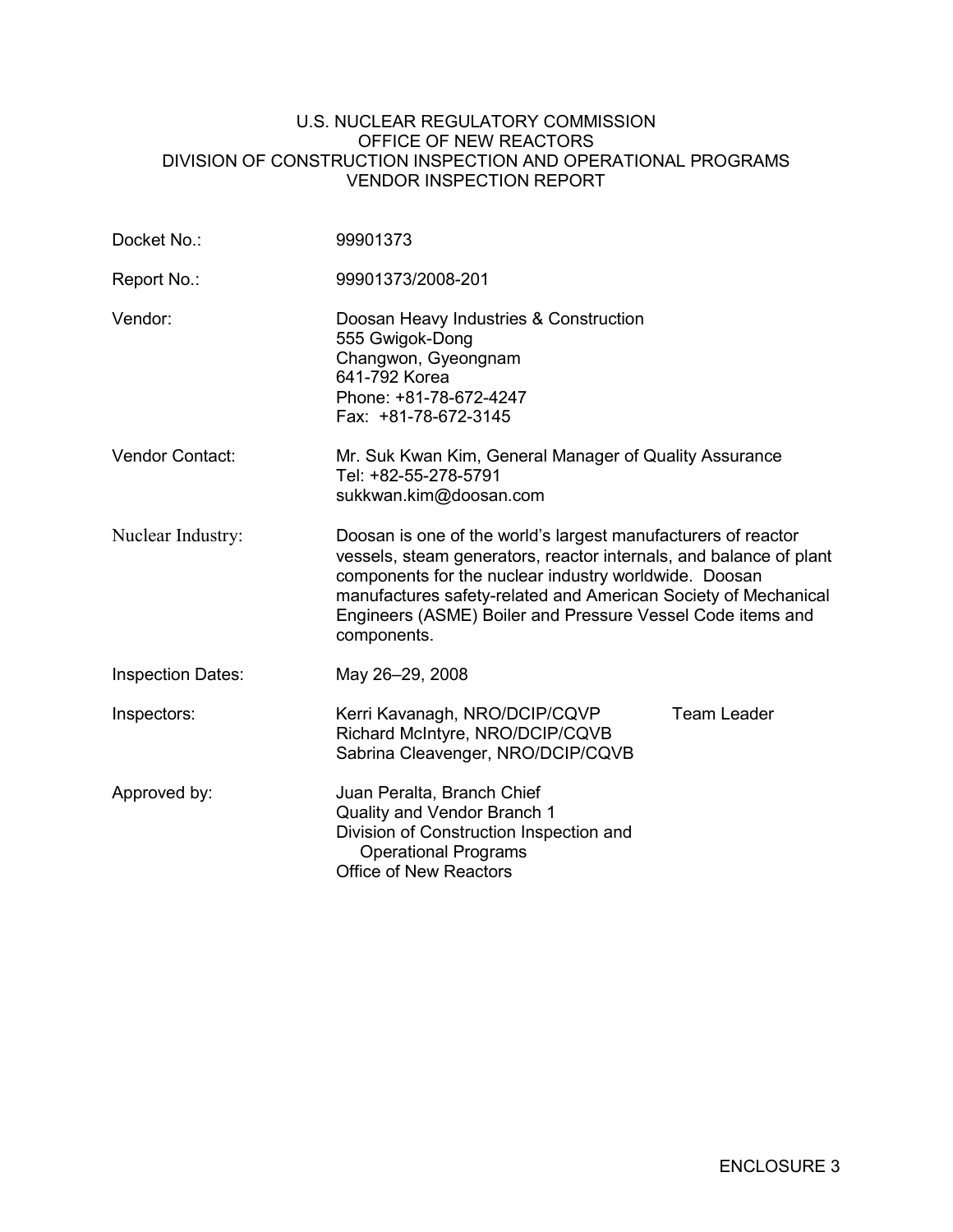### **EXECUTIVE SUMMARY**

Doosan Heavy Industries 99901373/2008-201

The purpose of this inspection was to verify that Doosan Heavy Industries (Doosan) implemented an adequate quality assurance (QA) program that complies with the requirements of Appendix B, "Quality Assurance Criteria for Nuclear Power Plants and Fuel Reprocessing Plants," to Title 10, Part 50, "Domestic Licensing of Production and Utilization Facilities," of the *Code of Federal Regulations* (10 CFR Part 50). The inspection also verified that Doosan implemented a program under 10 CFR Part 21, "Reporting of Defects and Noncompliance," that met the regulatory requirements of the U.S. Nuclear Regulatory Commission (NRC). The inspection was conducted at Doosan's facility in Changwon, Korea.

The NRC inspection bases were the following:

- 10 CFR Part 21
- Appendix B to 10 CFR Part 50

The NRC staff implemented Inspection Procedure (IP) 43002, "Routine Inspections of Nuclear Vendors" and Inspection Procedure 36100, "Inspection of 10 CFR Part 21 and 50.55(e) Programs for Reporting Defects and Nonconformance" during the conduct of this inspection.

During the NRC inspection at Doosan, the Korea Institute of Nuclear Safety (KINS) conducted a parallel, independent inspection of Doosan's QA Program and its implementation. Daily meetings were conducted between the KINS inspection team and the NRC inspectors to compare and discuss observations and/or findings. The KINS and NRC inspectors also discussed ongoing inspection activities throughout the day during the inspection to share issues and foster the collaborative nature of the inspection.

There were no previous NRC inspections performed at Doosan's facility in Changwon, Korea, prior to this inspection. The NRC inspectors reviewed Doosan's QA program and implementation procedures governing key fabrication activities. The inspection team also evaluated Doosan's implementation of 10 CFR Part 21 for evaluating deviations and reporting of defects that could cause a substantial safety hazard. The results of the inspection are summarized below.

With the exception of the areas described below, the NRC inspectors concluded that Doosan's QA policies and procedures were in compliance with the applicable requirements of 10 CFR Part 21 and Appendix B to 10 CFR Part 50 and that Doosan personnel were implementing these policies and procedures effectively.

### 10 CFR Part 21 Program

The NRC inspectors cited Violation 99901373/2008-201-01 based on inadequate procedural guidance to implement the requirements of 10 CFR Part 21. Specifically, Doosan's 10 CFR Part 21 implementing procedure PQAP-1602, "Reporting of 'Defects' and 'Failures to Comply Pursuant to 10 CFR 21,'" dated May 16, 2008, did not include guidance for (1) evaluating deviations and failures to comply to identify defects and failures to comply associated with substantial safety hazards within 60 days of discovery, (2) notifying the responsible officer within 5 days when it is determined that a defect that could cause a substantial safety hazard exists, and (3) providing written notification to the Commission within 30 days of the initial notification.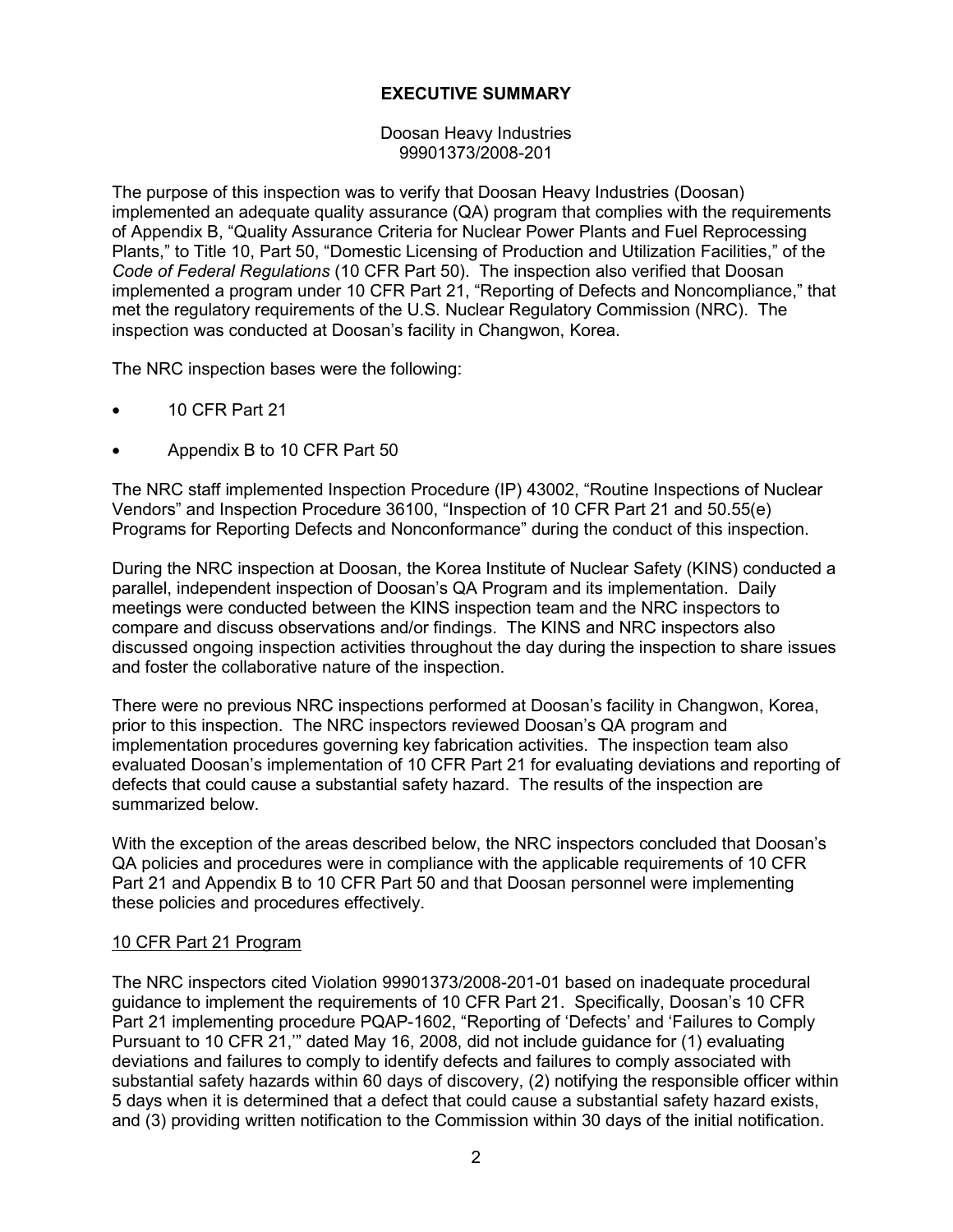### Design Control

The NRC inspectors issued Nonconformance 99901373/2008-201-01 in response to Doosan's failure to conduct commercial grade surveys to verify that its suppliers' commercial quality controls included the necessary provisions for the control of critical characteristics as part of commercial grade dedication activities.

### Control of Purchased Material, Equipment, and Services

The NRC inspectors issued three nonconformances for failures on the part of Doosan to meet requirements imposed on them by U.S. customers through contractual agreements. The NRC inspectors issued Nonconformance 99901373/2008-201-02 in response to Doosan's failure to provide documented evidence of its supplier's ability to provide items or services in accordance with the applicable procurement, regulatory, and American Society of Mechanical Engineers (ASME) Code requirements during the procurement of a reactor vessel closure head (RVCH) from Japan Steel Works (JSW) in 2006.

The NRC inspectors issued Nonconformance 99901373/2008-201-03 upon finding that Doosan's policies and procedures did not require annual evaluations of ASME Quality System Certificate (QSC) or N certificate holders to verify continued satisfactory performance for ASMEcertified suppliers.

The NRC inspectors issued Nonconformance 99901373/2008-201-04 based on Doosan's failure to adequately maintain its approved vendor database so that it is up to date and correct, as required by Doosan's QA program requirements.

### Nonconforming Materials, Parts, or Components

The NRC inspectors issued Nonconformance 99901373/2008-201-05 as a result of finding that Doosan had failed to evaluate two of the nonconformance reports (NCRs) for U.S. components for the applicability of 10 CFR Part 21 requirements as required by Doosan procedures.

#### Corrective Action

The NRC inspectors issued Nonconformance 99901373/2008-201-06 because Doosan's Quality Control (QC) procedures did not provide instructions for evaluating the applicability of 10 CFR Part 21 requirements in the corrective action process. In addition, an exhibit in the procedure presented a sample corrective action report (CAR) form that did not include a 10 CFR Part 21 determination. The nonconformance is also the result of the NRC inspectors' finding that Doosan did not evaluate 10 of the 14 CARs generated to address deficiencies for U.S. components for the applicability of 10 CFR Part 21.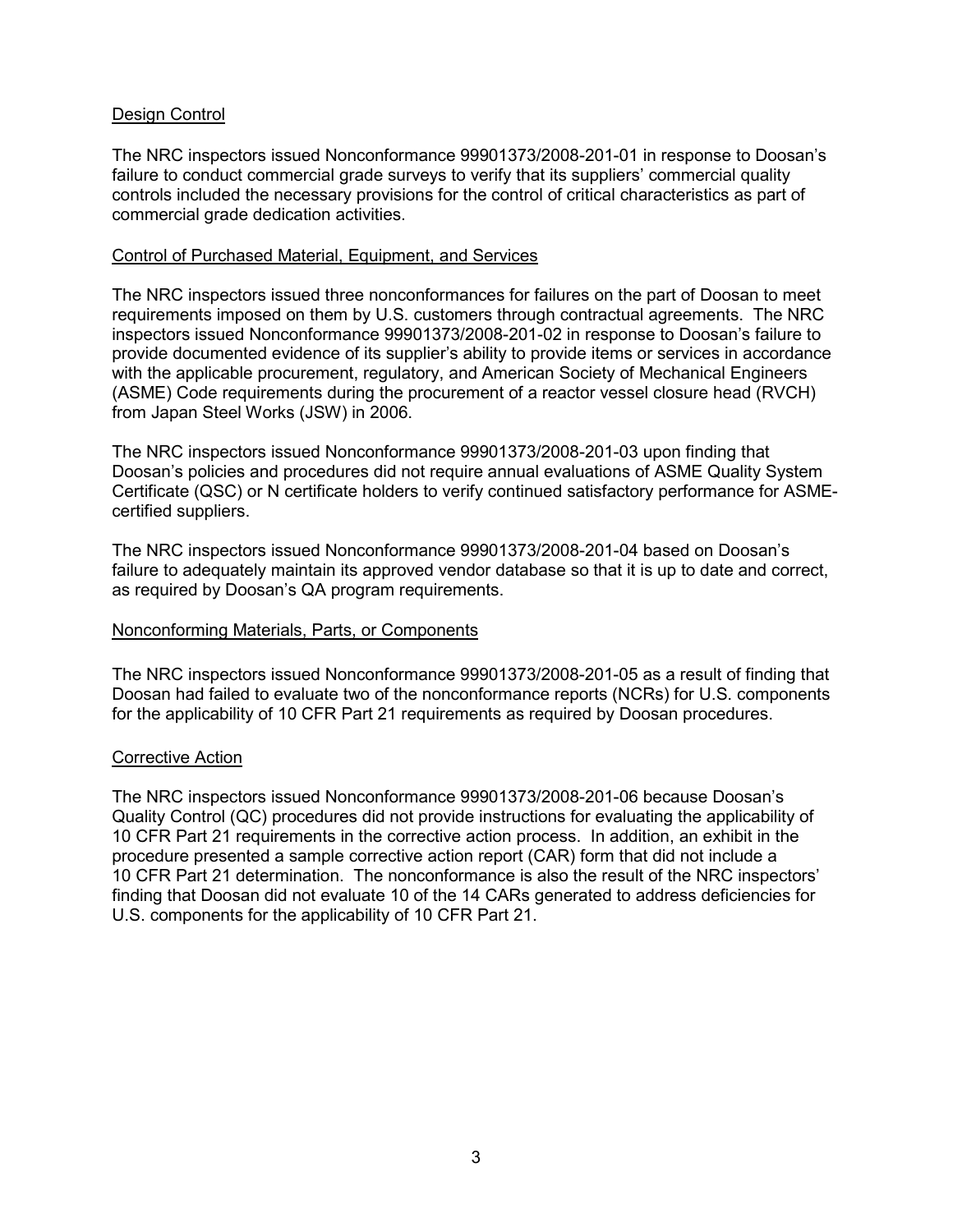## **Report Details**

## 1. 10 CFR Part 21 Program

## a. Inspection Scope

The NRC inspectors reviewed the Doosan Quality Assurance Manual (QAM) and implementing policies and procedures that govern the 10 CFR Part 21 process, including PQAP-1602, "Reporting of 'Defects' and Failures to Comply Pursuant to 10CFR21," Revision 4, dated May 16, 2008. The NRC inspectors also discussed the 10 CFR Part 21 process with members of Doosan's management and technical staff and sampled Doosan's 10 CFR Part 21 program implementation activities.

## b. Observations and Findings

## b.1 10 CFR Part 21 Procedure and Implementation

PQAP-1602 outlines the process used at Doosan for the reporting of defects and nonconformance discovered by Doosan or reported to Doosan by its suppliers or customers. The procedure provides for the review of such deviations by a group consisting of representatives of the Design Engineering (DE) department and the Nuclear Quality Control (NQC) department. The group decides whether any identified deviation is a defect or a failure to comply. Upon evaluation of Doosan's 10 CFR Part 21 implementation activities, the NRC inspectors learned that Doosan had not performed any 10 CFR Part 21 evaluations.

The NRC inspectors determined that PQAP-1602 does not address all the requirements of 10 CFR Part 21.21. Specifically, PQAP-1602 does not specify the requirement of 1) paragraph 21.21(a)(1) for evaluating deviations and failures to comply to identify defects and failures to comply associated with substantial safety hazard as soon as practicable, and, in all cases within 60 days of discovery, in order to identify a reportable defect or failure to comply that could create a substantial safety hazard, were it to remain uncorrected; 2) paragraph 21.21(a)(3) for ensuring that a director or responsible officer is informed as soon as practicable, and, in all cases, within 5 working days after completion of the evaluation of a deviation or failure to comply where it was determined that the deviation or failure to comply is a defect that could cause a substantial safety hazard; and 3) paragraph  $21.21(d)(3)(ii)$  for providing a written notification to the NRC within 30 days following receipt of information by the director or responsible corporate officer on the identification of a defect or failure to comply. The NRC inspectors identified this issue as Violation 99901373/2008-201-01.

c. Conclusions

Except for the issues identified in Violation 99901373/2008-201-01, the NRC inspectors concluded that the Doosan 10 CFR Part 21 program requirements are consistent with the regulatory requirements.

- 2. Commercial Grade Item Dedication
- a. Inspection Scope

The NRC inspectors reviewed the Doosan QAM and implementing procedures that govern the dedication of commercial grade items provided by Doosan for use in safety-related applications to verify compliance with applicable regulatory requirements. Documents reviewed included: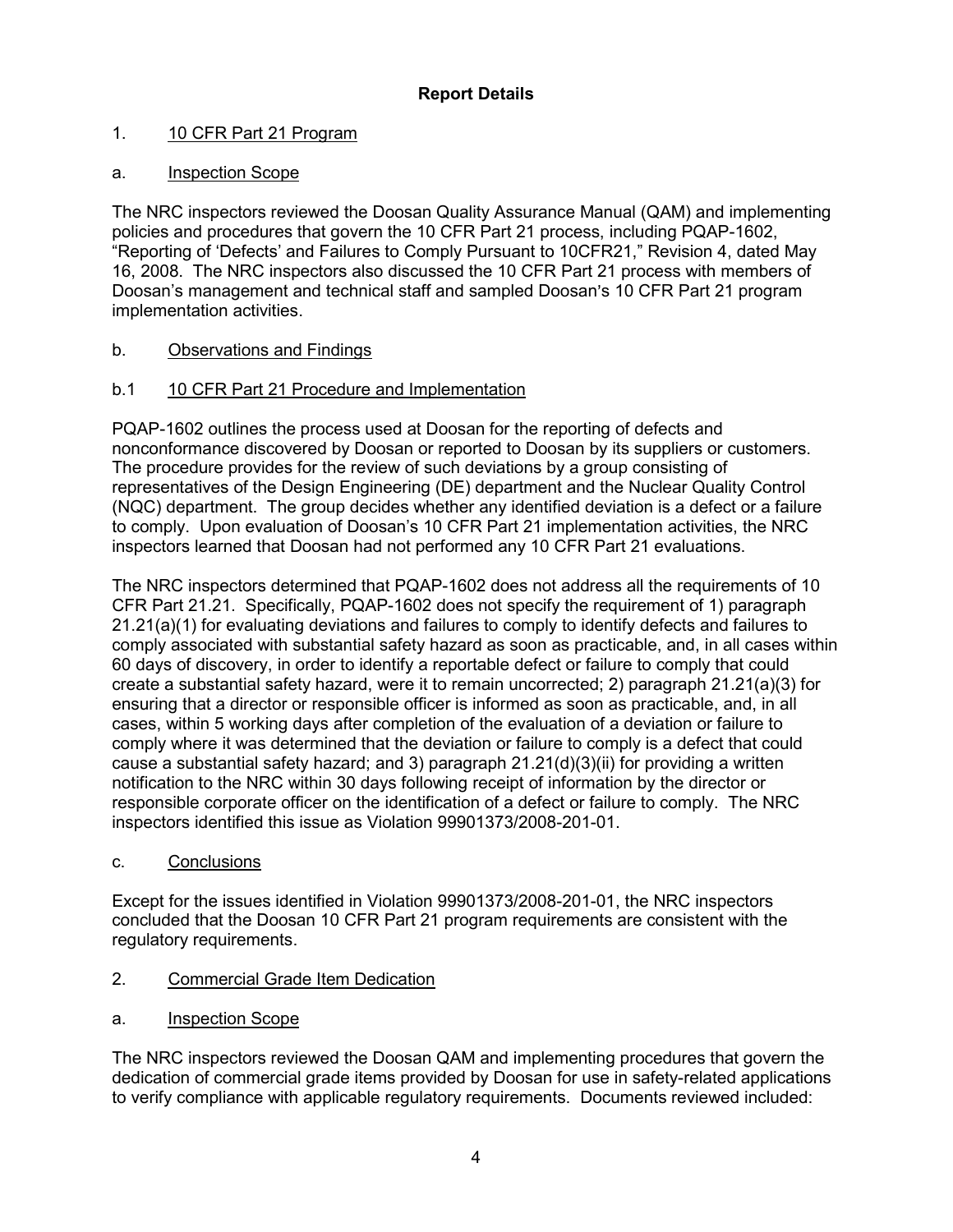- Doosan Quality Procedure, PQAP-0701, Revision 2, "Designation, Dedication and Control of Commercial Grade Item," dated September 3, 2007
- Doosan CGI Dedication Procedure, PV-CEDM-CGI-001, Revision 0, "Commercial Grade Item (CGI) Dedication Procedure for Palo Verde Unit 1, 2, & 3 – CEDM Motor Assemblies," dated June 29, 2006

To verify the implementation of the Doosan CGI dedication process, the NRC inspectors performed a review of PQAP-0701 and PV-CEDM-CGI-001, and the Document Transmittal Form (return copy) that documents the Palo Verde review and approval of documentation related to Doosan dedication for Palo Verde. The NRC inspectors also reviewed the Manufacturing Specification (PV-132ES-001) for Control Element Drive Mechanism, PV-CEDM-CGI-001, Revision 0, and three specific ASME SA material specifications.

The NRC inspectors also conducted a limited review of Purchase Specification NPS-11105F, "General Requirement for Non-code Material (for Foreign Company)" and four Commercial Grade Item (CGI) Evaluation and Verification Reports for piece parts (latch and magnet assembly return spring, locking cup, latch spacer, and socket head cap screw) that were procured in quantity by Doosan as commercial grade and dedicated for the Palo Verde CEDM motor assemblies.

#### b. Observations and Findings

Doosan procedures PQAP-0701 and PV-CEDM-CGI-001 provide the details and instructions describing the authority, responsibilities, and methods to be implemented by Doosan or its supplier to designate, dedicate, and control commercial grade items (CGI) in safety-related applications.

During the review of these Doosan procedures, the NRC inspectors noted that the procedures did not include the correct definitions for "Commercial Grade Item" and "Dedication," as defined in 10 CFR Part 21. The NRC inspectors also noted that these procedures did not include any definition for "Basic Component" or "Dedicating Entity." This omission is significant since the terms "Basic Component" and "Dedication" embody the regulatory process that, once effectively implemented, culminates in a successful CGI dedication program. This issue is identified as an example of a failure to adopt effective dedication procedures and is being identified as part of Nonconformance 99901373/2008-201-01.

As a result of feedback from KINS of its parallel inspection performed of CGI dedication for Korean contracts, the NRC inspectors were aware that Doosan had performed CGI dedication for parts and materials previously supplied to Palo Verde Units 1, 2, and 3. During discussions with Doosan, there was some initial confusion regarding whether Doosan had performed CGI dedication for components being sent to the U.S. market. However, through further discussions, the NRC inspectors and Doosan personnel were able to effectively communicate and understand that the scope of Doosan's CGI dedication was limited to Palo Verde. The NRC inspectors were able to gain insights on Doosan's control and oversight policies for the suppliers of these CGIs through the review of Purchase Specification NPS-11105F and the examination of the CGI Evaluation and Verification Reports for latch and magnet assembly return springs, locking cups, latch spacers, and socket head cap screws that were procured in quantity by Doosan for Palo Verde.

Doosan Quality Procedure PQAP-0701, "Designation, Dedication and Control of Commercial Grade Item," Revision 2, dated September 3, 2007, provides details and instructions describing the authority, responsibilities, and methods to be implemented by Doosan to designate,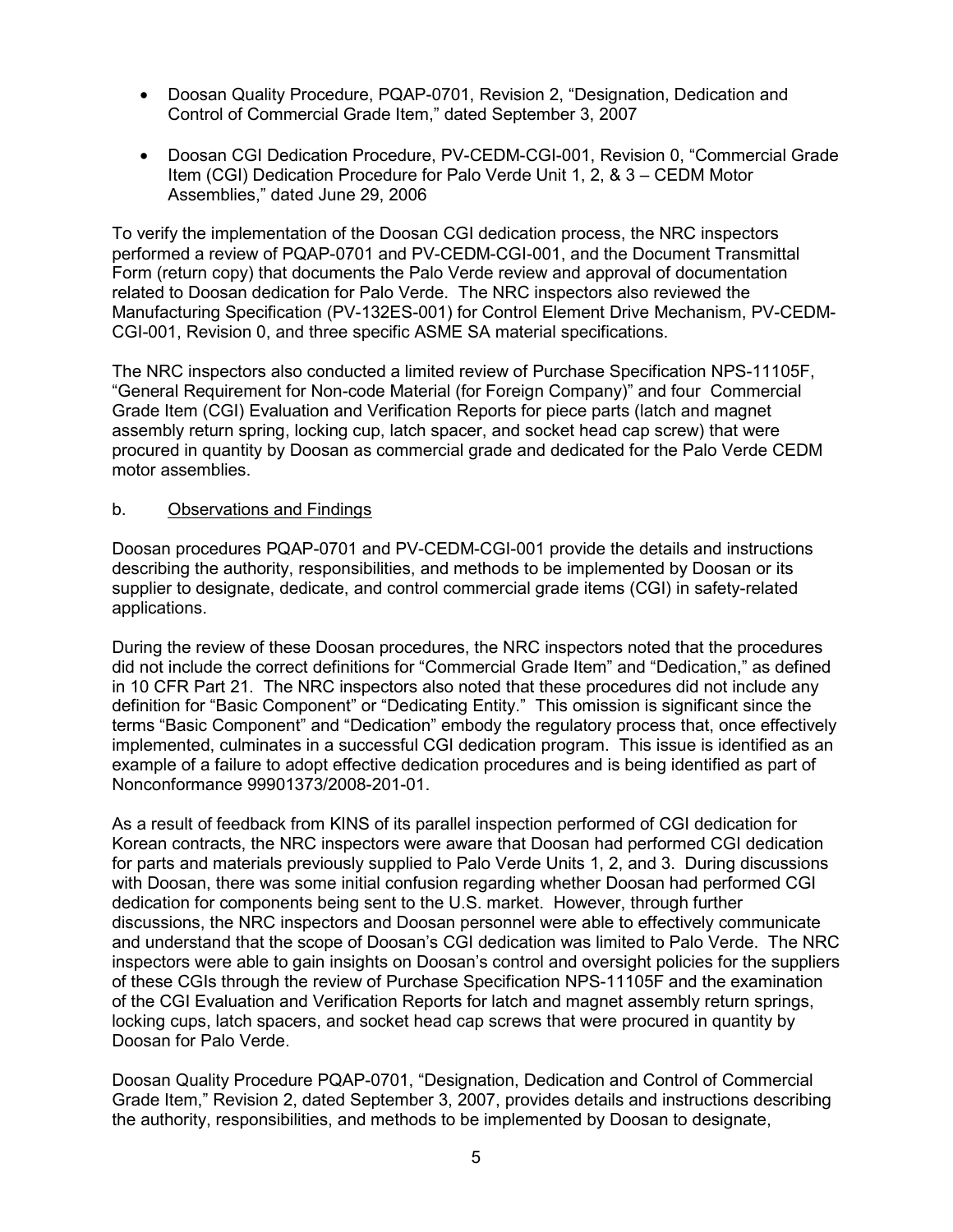dedicate, and control CGIs in safety-related applications. PQAP-0701 includes the guidance provided in EPRI NP-5652, "Guidelines for Utilization of Commercial Grade Items in Nuclear Safety Related Application (NCIG-07)," dated June 1988, for dedication activities. EPRI NP-5652 provides four methods of accepting a CGI, including: Method 1, "Special Tests and Inspection"; Method 2, "Commercial Grade Survey of Supplier"; Method 3, "Source Verification"; and Method 4, "Acceptable Supplier/Item Performance Record."

However, the NRC inspectors learned that Doosan does not perform commercial grade surveys for suppliers whose critical characteristics are verified and accepted through testing of a sample based on EPRI 5652, Method 1. Doosan stated they were using a combination of a "desk top" qualification review of the commercial supplier's quality program, in combination with Method 4, which verifies the performance history of the item and/or supplier. At Doosan, however, this performance record qualification/acceptance of the supplier's capabilities is based solely on initial receipt inspection of the items procured from the supplier. Based on this qualification process, Doosan would then perform testing, on a sampling basis, as identified in PV-CEDM-CGI-001, to verify the identified critical characteristics.

The NRC inspectors explained that when sampling is used as part of the dedication process to verify critical characteristics (e.g., material composition), a commercial grade survey must also be performed by the dedicating entity to verify that the supplier's commercial quality programs include the requisite processes (e.g., material traceability and lot/batch controls) for effectively controlling the specified critical characteristics. The NRC inspectors noted that Doosan's CGI dedication program and procedures did not include requirements for conducting commercial grade surveys and did not include requirements to identify the products and their critical characteristics to verify that the commercial grade suppliers have the capabilities and processes to control the identified critical characteristics.

The verification of traceability and lot/batch control during the surveys provides assurance of the homogeneity of the product lots and provides the basis for sampling as an adequate method to verify critical characteristics. During the sample testing for verification of critical characteristics, the sampling plans rely on those batch/lot controls to provide reasonable assurance that the commercial grade items not sampled during inspection also have the required chemical and physical properties required by the applicable material specification.

Based on the Doosan process described above, the NRC inspectors concluded that Doosan's sampling practice for dedicating commercial grade items does not provide reasonable assurance that all parts supplied as basic components for use in nuclear safety-related applications conform to the applicable procurement specification requirements. This issue is identified as an example of a failure to adopt an effective dedication program and is being identified as part of Nonconformance 99901373/2008-201-01.

### c. Conclusions

Through this limited review of Doosan's CGI dedication process and practices, the NRC inspectors determined that Doosan is not adequately implementing a commercial dedication process in compliance with regulatory and industry guidance, as identified in Nonconformance 99901373/2008-201-01. Doosan's sampling practice for dedicating commercial grade items does not provide reasonable assurance that all items received from its suppliers conform to the specification requirements. The NRC inspectors concluded that the approach by which Doosan implements its dedication program does not assure the uniform quality of the basic components that Doosan supplies for use in safety-related applications. As a result, there is insufficient justification and technical basis for accepting the results of Doosan's dedication of commercial grade items for use in safety-related applications when sampling has been utilized.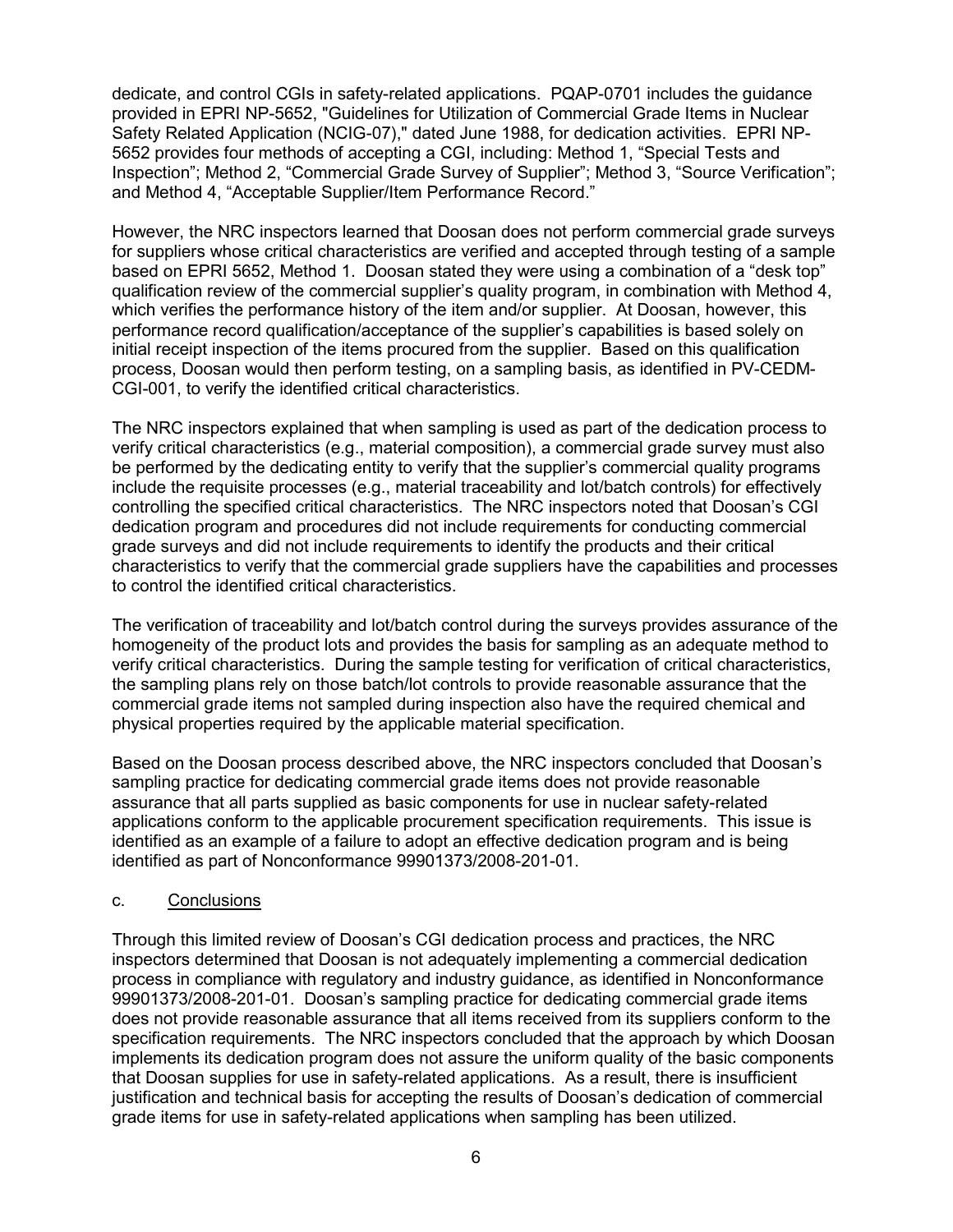## 3. Control of Purchased Material, Equipment, and Services

### a. Inspection Scope

The NRC inspectors reviewed Doosan QA policies and procedures for the control of purchased material, equipment, and services to verify compliance with the quality assurance requirements of Criterion VII, "Control of Purchased Material, Equipment, and Services," of Appendix B to 10 CFR 50. Specifically, the NRC inspectors reviewed measures established by Doosan to select, qualify, and oversee vendors supplying basic components, as described in the following procedures:

- Doosan QAM, QM-200, Section 7, "Control of Purchased Items and Services" Revision 11, dated January 31, 2008
- Nuclear Business Group Quality Control Procedure (QCP) 0701, "Vendor Evaluation," Revision 5, dated April 16, 2008

The NRC inspectors evaluated Doosan's implementation of these policies and processes by reviewing a sample of vendor audit reports completed by Doosan, including:

- Doosan audit report VAR-0602-07 for Doosan's audit of Curtiss-Wright Electro-Mechanical Corporation, conducted February 6-10, 2006 and the corresponding Vendor Evaluation Report, VAER-0602-07, in which Doosan approved Curtiss-Wright's corrective actions related to the audit findings. Audit report checklist contained in NIAC Audit Report No. 12093.
- Doosan audit report VAR-0605-02, for Doosan's audit of Japan Steel Works, conducted May 11-12, 2006 and the corresponding Vendor Audit Check List, VACL-0605-02.
- Doosan audit report VAR-0805-01, for Doosan's audit of Chosun Steel & Wire Company, Ltd., and the corresponding checklist VSCL-0805-01, dated May 7, 2008, and Vendor Audit Deficiency Reports (VADR): VADR-0805-01-01, VADR-0805-01-02, and VADR-0805-01-03.

In addition to Doosan QAM Section 7, the NRC inspectors reviewed the following documents in order to evaluate the adequacy of the methods Doosan uses to accept basic components from its suppliers:

- Nuclear Business Group Quality Control Procedure NQCP-0703, "Control of Received Items and Material," Revision 3, dated April 16, 2008
- NQCP-0705N, "Control of Welding Material," Revision 5, dated January 31, 2008

The NRC inspectors also reviewed a sample of source reviews, receipt inspection reviews, and material purchase specifications to evaluate the adequacy of Doosan's measures for verifying the attributes and quality of purchased material.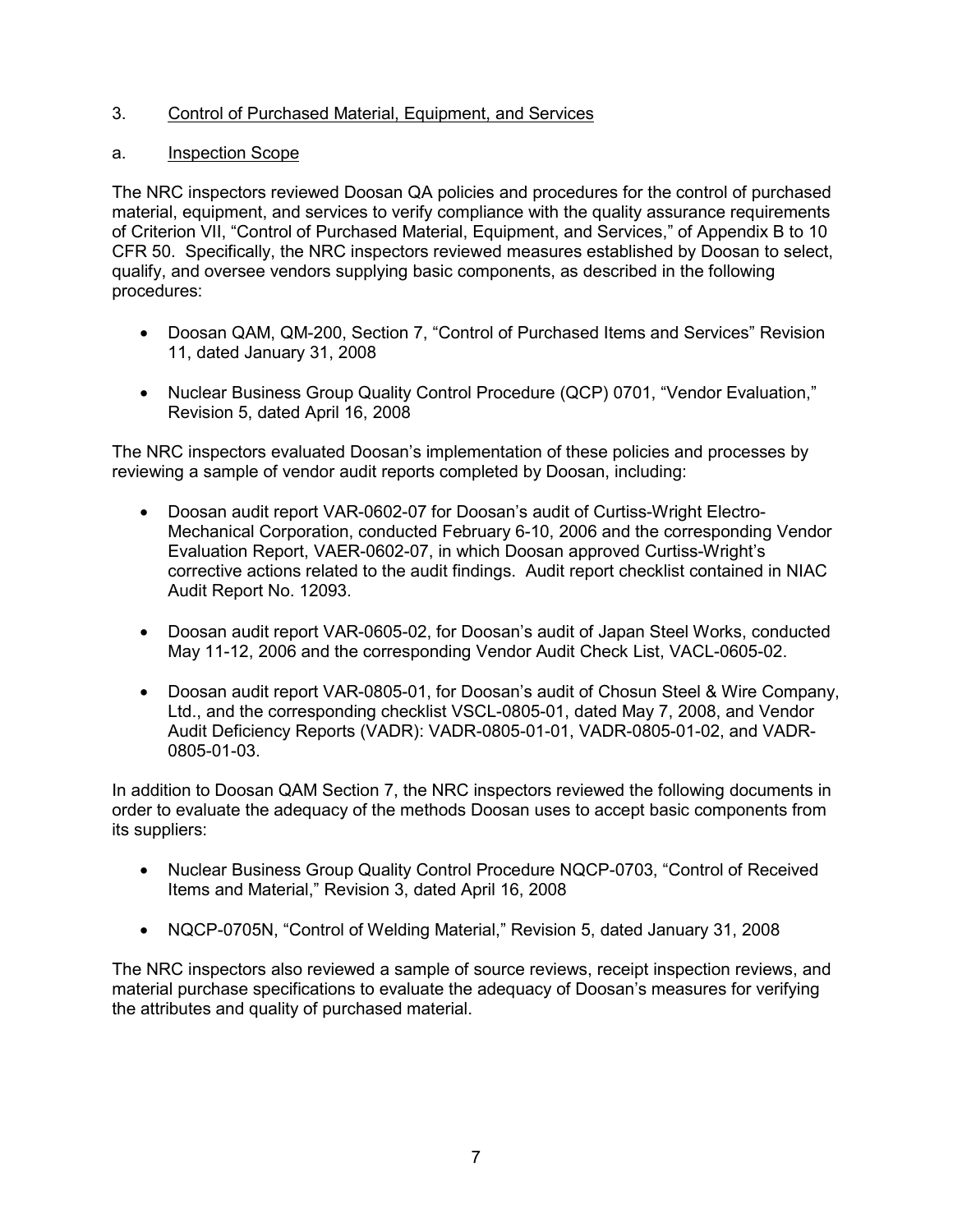### b. Observations and Findings

## b1. Policies and Procedures for Vendor Qualification

According to Section 7.3 of Doosan's QAM, the QA Team General Manager is responsible for the survey, evaluation, and approval of vendors. QCP-0701 identifies four methods for the initial evaluation and qualification of vendors. These methods include: 1) a review of the vendor's performance history, 2) a review of quality records, 3) verification of acceptance of a Quality System Certificate, and 4) a direct on-site facility survey. Material organizations and suppliers of subcontracted services that do not hold an ASME certificate may only be qualified via an on-site audit.

As an ASME N-type Certificate Holder, the 2007 ASME Boiler and Pressure Vessel Code requires Doosan to comply with the basic requirements and supplements of ASME NQA-1- 1994, "Quality Assurance Requirements for Nuclear Facility Applications." Supplement 7S-1 to NQA-1-1994, "Supplementary Requirements for Control of Purchased Items and Services," describes the three acceptable methods for evaluating the capability of suppliers to provide items or services in accordance with the requirements of the purchase document. Supplement 7S-1 to NQA-1-1994 also requires these methods to be documented. Documentation of this evaluation represents the basis for the Certificate Holder's approval of the supplier's QA program and implementation.

The NRC accepts ASME accreditation as evidence that the holder of the accreditation has a documented QA program that meets the requirements of Appendix B to 10 CFR 50. However, this recognition applies only to programmatic aspects of the QA programs, and holders of operating licenses and construction permits, as well as their contractors (e.g., Doosan), are still responsible for ensuring that the suppliers are effectively implementing their approved QA programs. This implementation evaluation should be accomplished and documented through one or more of the three methods identified in NQA-1-1994. QCP-0701 is consistent with the methods described in Supplement 7S-1 to NQA-1-1994. However, QCP-0701 also allows Doosan to qualify vendors based solely on the acceptance of the vendor's ASME certification.

The NRC inspectors found that Japan Steel Works (JSW) had been added to Doosan's approved vendor (AV) database on July 1, 2004 based on their ASME certification. The first QA implementation audit of JSW was completed by Doosan on May 11, 2006. However, in 2005, prior to this implementation audit, JSW was awarded a contract by Doosan's Japan facility to supply a forging for Entergy's Waterford Unit 3 Replacement RVCH. The forging, procured under Order No. 2005003049, was completed by JSW in April, 2006, with the Certified Material Test Report (CMTR) being affirmed by JSW on April 28, 2006.

In this case, the Replacement RVCH was completed prior to the completion of an evaluation or on-site audit of JSW, and Doosan was unable to provide sufficient documented justification for the basis of its approval of JSW's QA program implementation. Additionally, QCP-0701 lacked controls, consistent with NQA-1-1994 provisions, requiring the documentation of QA reviews of supplier performance history or quality records, when used for verification of the vendor's QA program implementation in lieu of an on-site audit. These failures of Doosan to impose adequate procedural controls for the documentation of supplier evaluations and to provide documented evidence of its supplier's ability to provide items or services in accordance with the applicable procurement, regulatory, and ASME Code requirements have been identified as examples of Nonconformance 99901373/2008-201-02.

According to Section 7.3.5.3 of the Doosan QAM, "Vendors placed on the AV shall be considered "approved" for a period of three (3) years from the original survey or audit evaluation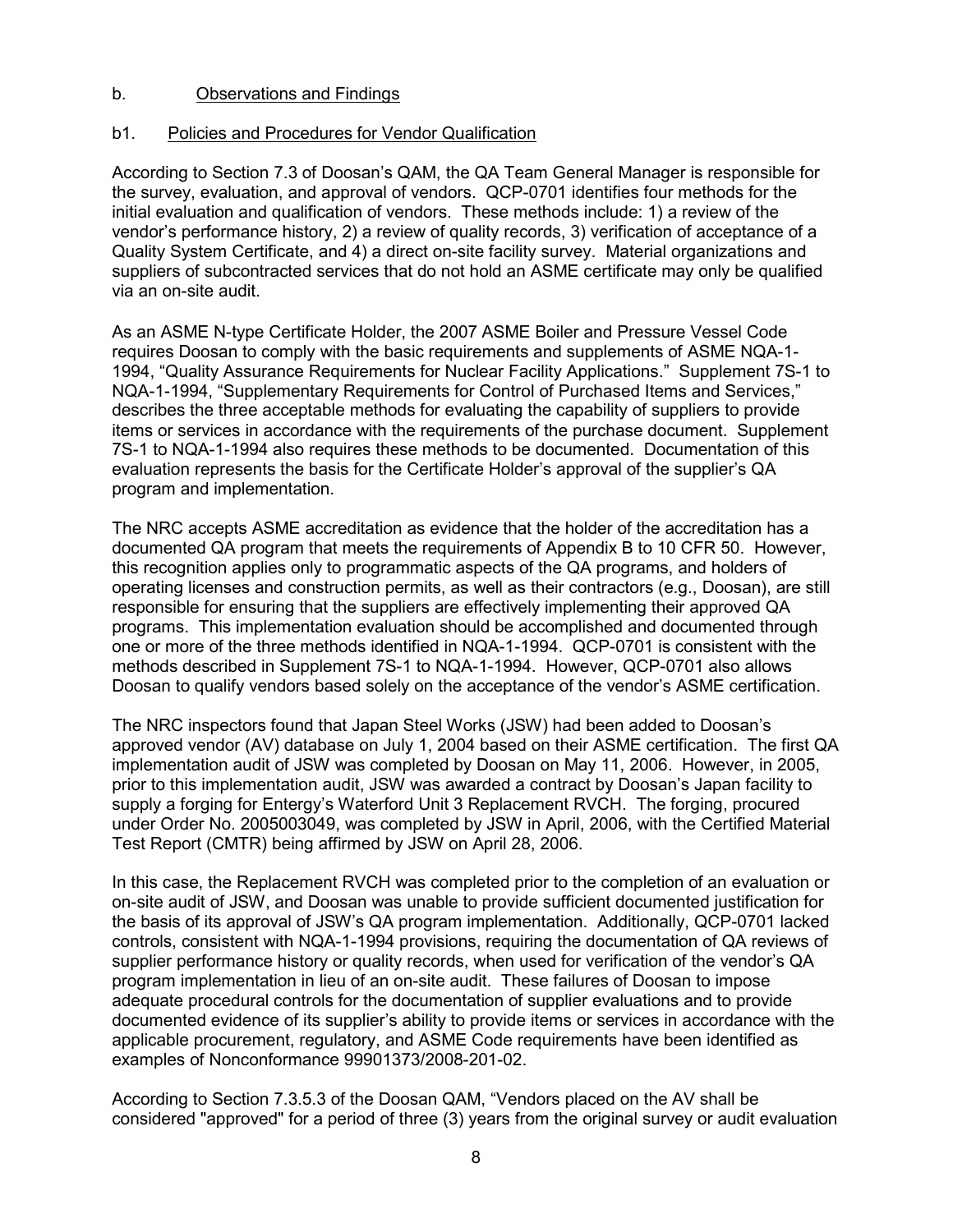date subject to annual audit or performance assessment, unless removed earlier by the QA Team General Manager. A vendor's approval status may be extended by the QA Team General Manager for up to one year intervals based upon continued satisfactory performance as determined by annual evaluation."

QCP-0701 requires material organizations and suppliers of subcontracted services for ASME Code applications who do not hold ASME certificates to have a triennial on-site audit and annual audits or performance assessments. However, for vendors who were placed in the AV database based upon possession of an ASME QSC or N type certificate, QCP-0701 only requires that the vendor be evaluated by an on-site audit at least triennially and, inconsistent with the requirements of the QAM, provides no requirements for annual evaluations.

Contrary to Doosan's QAM, upon sampling approximately 10 certificate holders, the NRC inspectors found that no annual evaluations had been completed for any approved vendors that are ASME certificate holders in the sample population. The Doosan staff also stated that it was not their policy to complete annual evaluations of ASME certificate holders. The failure to adopt and implement consistent requirements to perform annual supplier evaluations to verify continued satisfactory performance has been identified as Nonconformance 99901373/2008- 201-03.

### b2. Review of Vendor Survey Reports

For a sample of reports from audits Doosan conducted of its suppliers, the NRC inspectors verified that during such audits, Doosan adequately evaluated the vendor's compliance with the applicable requirements of Appendix B to 10 CFR Part 50, 10 CFR Part 21, and ASME Boiler and Pressure Vessel Code Section III, "Rules for Construction of Nuclear Facility Components." The NRC inspectors verified that Doosan had approved the vendor's corrective actions for any findings issued, and that the approval was documented in a Vendor Evaluation Report. The NRC inspectors also verified that audit check lists were prepared and completed for the audit and contained sufficient objective evidence to support the conclusions made by Doosan. The NRC inspectors also verified that the scope of supply identified in Doosan's AV database was consistent with the materials supplied to Doosan by each vendor in the sample population.

### b3. Maintenance of the Approved Vendor Database

According to Section 7 of the Doosan QAM and QCP-0701, the database of approved vendors shall be prepared, maintained, and distributed by the QA Team, with the "master" or record copy being maintained in a controlled computer database. The QA department also has the responsibility for approving the addition and deletion of vendors to/from the database. Departments with procurement authorization have read-only access to the AV database.

The NRC inspection team reviewed listings from the AV database and cross-referenced the information with applicable survey, audit, and evaluation records furnished by Doosan. The database of approved vendors contains the following information for each vendor, as applicable: 1) the vendor name and address, 2) a reference for the latest audit or report number, 3) the date on which the vendor was added to the approved vendor database, 4) the expiration date (which indicates ASME certification expiration, if applicable. If not applicable, it indicates the survey/audit expiration date), 5) the evaluation due date (which indicates the date a triennial survey, annual audit, or evaluation is due), 6) vendor work scope, and 7) remarks relevant to the vendor, recent evaluations, etc. For vendors qualified by virtue of possession of an ASME N type Certificate or QSC, the AV database lists the applicable ASME Certificate serial numbers and respective expiration dates. For vendors qualified by Doosan survey, the AV database lists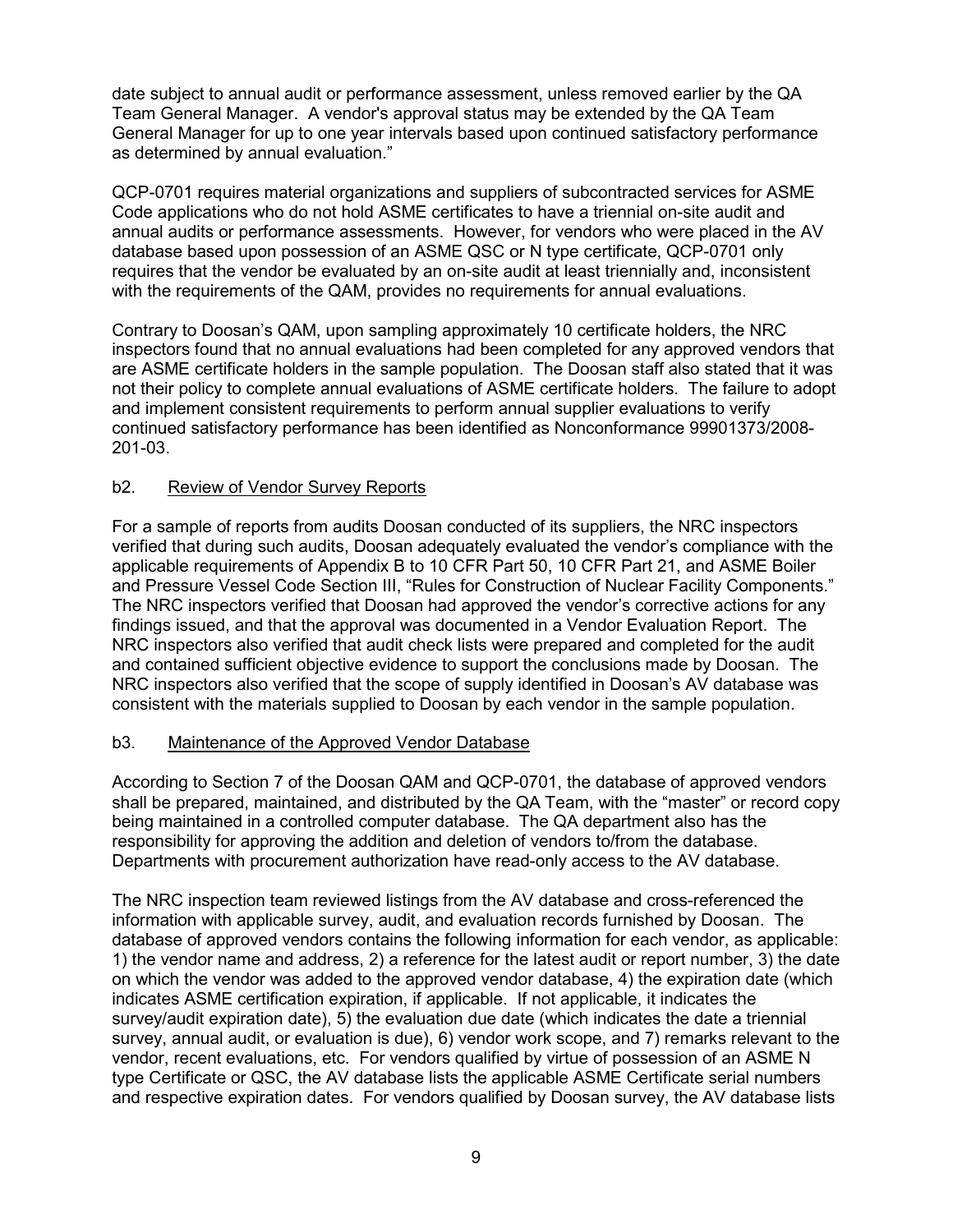the applicable Vendor Survey/Audit Report number (or Vendor Evaluation Report number) and the revision number and date of the vendor's QA Manual approved by Doosan.

The NRC inspectors found that the evaluation due date listed in the database for the material organization Soudokay was greater than three years from the date of the most recent evaluation. The NRC inspectors also found that the evaluation due date for Special Metals Company, a material organization, had not been updated after the last evaluation even though the vendor had been approved with comments. The NRC inspectors also found that a vendor audit report for Chosun Steel & Wire was supplied for review by Doosan staff; however, the report number was not reflected in the applicable "Report No." field in the database. Instead, the previous report number was included in the listing.

Upon identifying these issues to Doosan staff, the errors were promptly corrected and a review of the entire approved vendor listing was completed by QA staff. During the review, Doosan made an additional 14 revisions to the approved vendor database. As stated by Doosan staff, these issues stemmed from confusion among Doosan personnel as to the meaning of the "Approval Date" field, which is not defined in the Doosan QAM or procedures.

Doosan's failure to adequately and accurately maintain its approved vendor database, as required by Doosan QA program requirements, is identified as Nonconformance 99901373/2008-201-04.

#### b4. Source and Receipt Inspections

Section 7 of the Doosan QAM provides the necessary requirements on the use of source verifications to support the acceptance of a basic component. The QAM states that the applicable Quality Control (QC) department general manager shall be responsible for ensuring that source verification is performed at intervals consistent with the importance and complexity of the purchased items or services, and source verifications shall be performed in accordance with Work Instructions or Process Specifications that are prepared, reviewed, approved, and issued by the applicable QC department and meet all applicable requirements of the ASME Code, customer documents, and purchase documents. The results of source verifications are documented on Source Inspection Reports (SIRs).

The NRC inspectors verified the use of a source inspection by Doosan to verify and accept JSW's ultrasonic testing of the Palo Verde Replacement RVCH and to accept JSW-supplied documentation for drop weight testing, identification, NDE, and mechanical and dimensional checks for the Waterford Unit 3 Replacement RVCH (Entergy). The NRC inspectors verified 1) that an inspection plan, work instruction, or process specification had been prepared, reviewed, and approved for use during the source verifications, 2) that a checklist was established that adequately verified that the requirements of the ASME Code and Purchase Specification had been met, and 3) that the results of the source inspection were documented on the SIR through completion of the checklist, marking of the "acceptable" block, and signature of the witness.

NQCP-0703 and Section 7 of the Doosan QAM describe Doosan's policies and methods for using receipt inspections to support the acceptance of a basic component from a supplier. QCP-0705N provides controls specific to welding materials to ensure that welding materials are adequately and properly controlled from the time of acceptance via receipt inspection through storage, issue, use, and return to stock, if necessary. Receipt inspection of welding material is performed in accordance with the requirements of NQCP-0703.

Through a sampling of Doosan receipt inspections and the corresponding purchase specifications, the NRC inspectors verified that Doosan receipt inspectors had verified the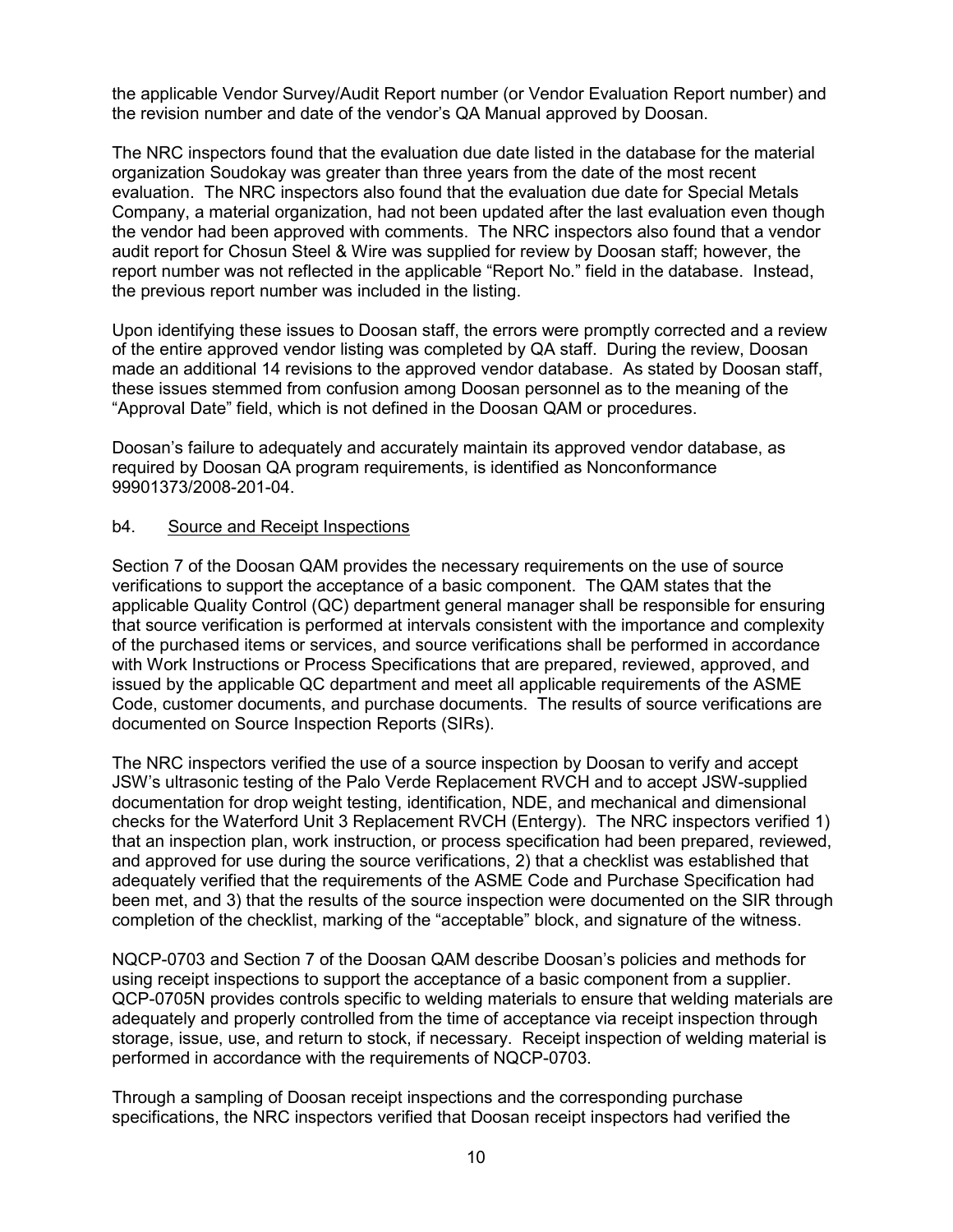attributes specified in purchase documents. The NRC inspectors also verified that the requirements specified in the purchase specification were verified by Doosan during the receipt inspection. Through a document review of the CMTR, the NRC inspectors confirmed that the purchase specification requirements were verified by the receipt inspector and that the receipt inspector conducted verifications of purchased item identification, dimensions, quantity, and condition (visual inspection) as required by Doosan procedures. The NRC inspectors also verified that the applicable vendors were listed on Doosan's approved vendor list, had been audited within the applicable timeframe, and were approved for a scope of supply consistent with the received items.

### c. Conclusions

Except for the issues identified in Nonconformances 99901373/2008-201-02, 99901373/2008- 201-03, and 99901373/2008-201-04, the NRC inspectors concluded that Doosan's policies and procedures for procurement control comply with the quality assurance requirements of Criterion VII of Appendix B to 10 CFR Part 50 and that Doosan personnel were implementing these policies and procedures effectively.

Based on the records reviewed, the NRC inspectors concluded that Doosan's reports for evaluations of its suppliers contained sufficient objective evidence to support the qualification and requalification of the vendors by Doosan. The NRC inspectors also concluded that the requirements set forth in customer design documents were effectively translated into purchase specifications and that purchase specification requirements were successfully verified by Doosan through source and receipt inspections.

### 4. Control of Production and Special Processes

a. Inspection Scope

The NRC inspectors reviewed the Doosan QAM and implementing policies and procedures that govern the control of production and special processes. Specifically, the inspectors reviewed Doosan QAM Section 9.0, "Control of Processes," Section 10, "Inspections," and Section 11, "Test Control," of the Doosan QAM, Revision 13, dated January 31, 2008. The NRC inspectors also reviewed Nuclear BG Quality Control Procedure NQCP-300, QCP NQCP-0901, "Control of Production Processes," Revision 5, dated April 16, 2008.

The NRC inspectors evaluated ongoing activities such as welding, non-destructive examination (NDE), inspection, and testing for United States replacement components. These included the Entergy Waterford Unit 3 and Arkansas Nuclear One (ANO) Unit 2 Replacement RVCHs, Arizona Public Service Company (APS) Palo Verde Unit 1, 2, and 3 Replacement RVCHs, and Tennessee Valley Authority (TVA) Sequoyah replacement steam generator (RSG). The NRC inspectors reviewed all the pertinent documents that were generated to support these fabrication activities to verify compliance with Doosan program requirements and verify adequate implementation of those requirements.

For the Waterford Unit 3 Replacement RCVH, the NRC inspectors reviewed documentation related to J-groove Inconel preheat and buttering welding activities performed on weld joint number 701-01-07. This documentation included the quality plan, shop traveler (100329484), fabrication drawing, welding procedure specification (WPS), procedure qualification record (PQR), material purchase specification, General Welding Procedure for Replacement RVCH (PS-ETN-101), Table of Certified Welder or Welding Operator (for welders who performed jgroove welding activities on this penetration), the weld material transfer inspection report for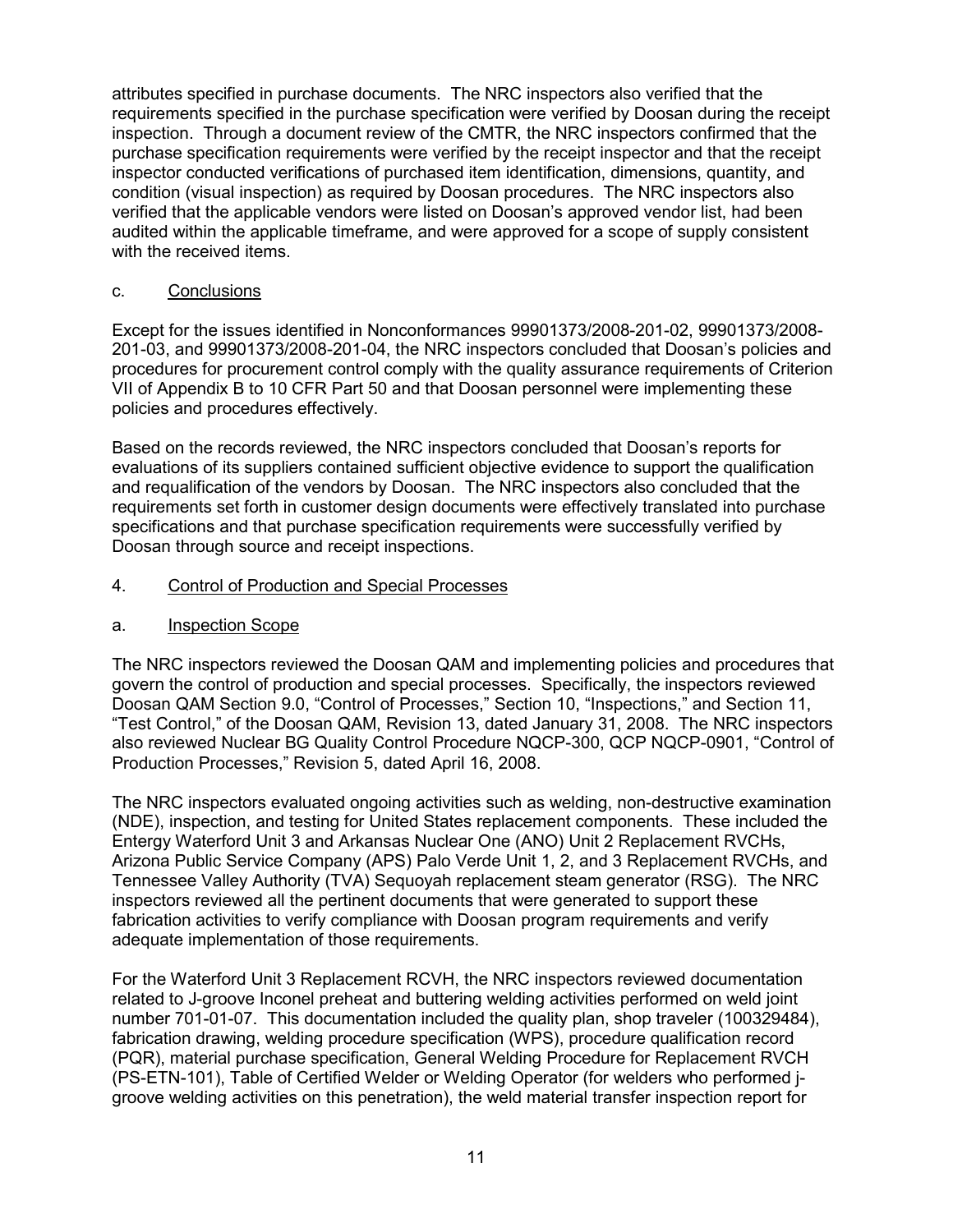weld material heat number 31333 from a domestic Korean job to the Waterford Replacement RVCH, and the CMTRs for the Iconel buttering weld material.

In order to verify the Doosan process for welding material control, the NRC inspectors interviewed personnel at the Welding Material Crib (including the crib keeper) and reviewed applicable records to verify material control process implementation. These records included the Welding Material Control Log (WMCL) and Welding Material Issue Cards (WMICs).

The NRC inspectors reviewed documentation for NDE activities for the Waterford Replacement RVCH liquid penetrant (PT) examination (Traveler No.100329484, Operation 150/155) performed for the Inconel J-groove buttering welding on head penetrations 4 through 7 and witnessed magnetic particle (MT) activities (Traveler No. 100473555, Operation 300) performed for the Sequoyah Unit 2 RSG pad and recirc-nozzle build-up welding and the welds for the support pins on the inner intermediate vessel assembly (transition cone to intermediate shell). The NRC inspectors reviewed the applicable Waterford and Sequoyah shop travelers, the Sequoyah RSG Intermediate Assembly Integrated Quality Plan, QP-S2RSG45, the fabrication drawing, the applicable liquid penetrant and magnetic particle nondestructive examination procedures, the NDE examiner Personnel Qualification Certificate records, calibration records for the various equipment used for NDE, and the final examination documentation results of NDE activities, including a Welding Defect Notice (WDN-080136) for a linear indication on the as-ground condition identified during the MT examination of one of the intermediate vessel assembly build-up weld area joints.

### b. Observations and Findings

QAM Section 9 describes the system used to control special processes used for the manufacture of casting and forging materials and fabrication operations for the construction of ASME Code Section III items. Section 9.3 describes the process for preparation, issue, distribution, and implementation of shop travelers for manufacturing operations. Section 9.6 describes the general welding process requirements and limitations, and Section 9.8 describes controls for performance of NDE activities and for qualification and certification of NDE personnel.

QAM Section 10 describes requirements for the control of inspections performed to accept materials, processes, and products associated with ASME Code item manufacturing and construction. QAM Section 11 describes the controls for tests performed to verify that items conform to specified requirements and to demonstrate that the items will perform satisfactory in service.

Doosan Procedure NQCP-0901 details the authority, responsibilities, and methods implemented to control production processes such as welding, heat treatment, and NDE. This procedure also provides additional details for the preparation and implementation of quality plans and shop travelers for manufacturing operations.

Through review of applicable QAM sections and QCPs and observation of specific manufacturing activities for the Sequoyah Unit 2 RSG and the Waterford Unit 3, ANO Unit 2, and Palo Verde Units 2 and 3 Replacement RVCHs, the NRC inspectors confirmed that the Doosan manufacturing process uses the shop traveler as the method for controlling shop production activities. The shop traveler incorporates witness and hold points for the customer, authorized nuclear inspector (ANI), and Doosan QC, as applicable, and identifies the applicable drawings, material specifications, work instructions, and procedures applicable to the manufacturing operation activity being performed. The shop traveler serves to assure that the fabrication activities are accomplished in accordance with specified requirements and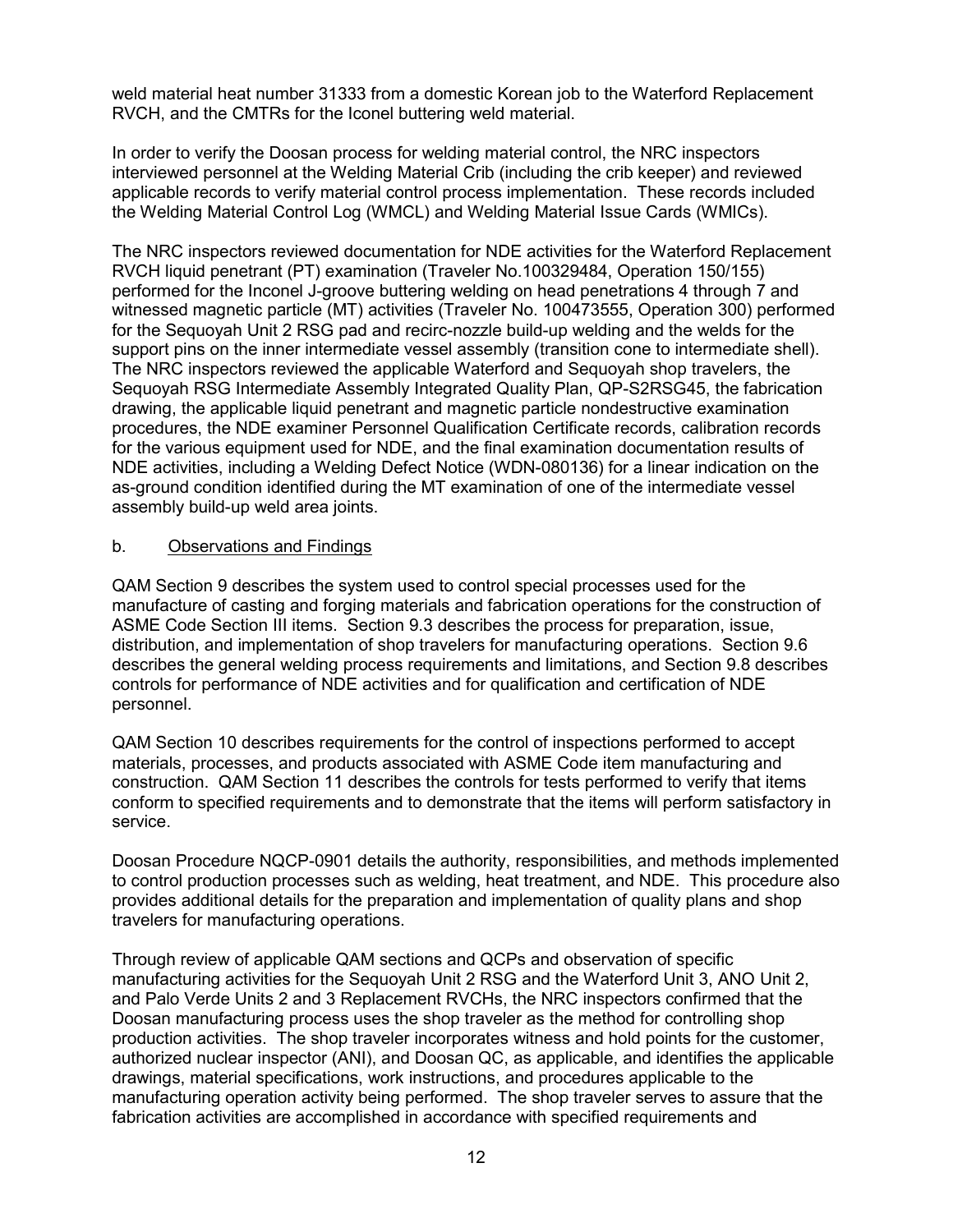conducted in the correct operational sequence. The shop traveler also has the function of a work identification and check point for each work operation performed.

The NRC inspectors observed samples of fabrication and special process activities, as discussed below, for the contracts mentioned above to verify implementation of the Doosan QAM and implementing processes and procedures. These activities included:

#### Welding

All welding on ASME Code materials and fabrication of ASME Code items is performed by qualified welders and welding operators in accordance with approved welding procedure specifications (WPS). Each Doosan WPS, welder, and welding operator is qualified in accordance with the requirements of the QAM and ASME Section III and Section IX, "Welding and Brazing Qualifications."

As a result of the review of documentation related to J-groove Inconel preheat and buttering welding activities performed on weld joint number 701-01-07 for the Waterford Unit 3 Replacement RCVH, the NRC inspectors confirmed that the welding material CMTRs complied with purchase and material specification requirements and verified completion and sign off of all required shop traveler, QC, customer, and ANI witness or hold points.

#### Control of Weld Material

The NRC inspectors verified Doosan's process for welding material control through direct interview of personnel and observation of welding material control activities. Doosan employs the use of a Welding Material Control Log (WMCL) and Welding Material Issue Cards (WMICs) to control welding material. A WMCL is prepared and maintained by Nuclear Manufacturing Engineering (NME) for each Doosan contract. WMICs are issued by the welding foreman and maintained by the crib keeper and are physically maintained with the issued welding material unless the heat/lot number of the welding material is identified on the material itself.

The NRC inspectors verified the implementation of this process for the withdrawal and release of covered electrodes and flux from the welding crib. The NRC inspectors verified that the welding material was controlled using the WMIC and the correct heat/lot number of the welding material was identified on the WMIC released by the crib keeper. All activities observed were in compliance with the Doosan QA program and procedural requirements.

#### Nondestructive Examination (NDE)

After reviewing documentation for NDE activities for the Waterford Replacement RVCH PT examination and witnessing MT activities performed for Sequoyah Unit 2 RSG pad and recircnozzle build-up welding and support pin welds, the NRC inspectors concluded that all NDE on ASME Code materials and fabrication of ASME Code items were performed consistent with Doosan QA program requirements and were conducted by personnel who had been qualified and certified in accordance with Doosan written practice QCP-0204, "NDE Personnel Certification Program." While witnessing the MT examinations for the Sequoyah RSG, the NRC inspectors verified that all activities were performed to Doosan QAM and procedural implementation requirements by appropriately qualified and certified examination personnel.

The NRC inspectors also observed the Doosan Quality Control Inspector (QCI) performing the hold point inspection activities as required by the Sequoyah RSG 2B MT Traveler (Traveler No. 100473555, Operation 300). All activities were performed to Doosan QAM and procedural implementation requirements by appropriately qualified and certified examination personnel.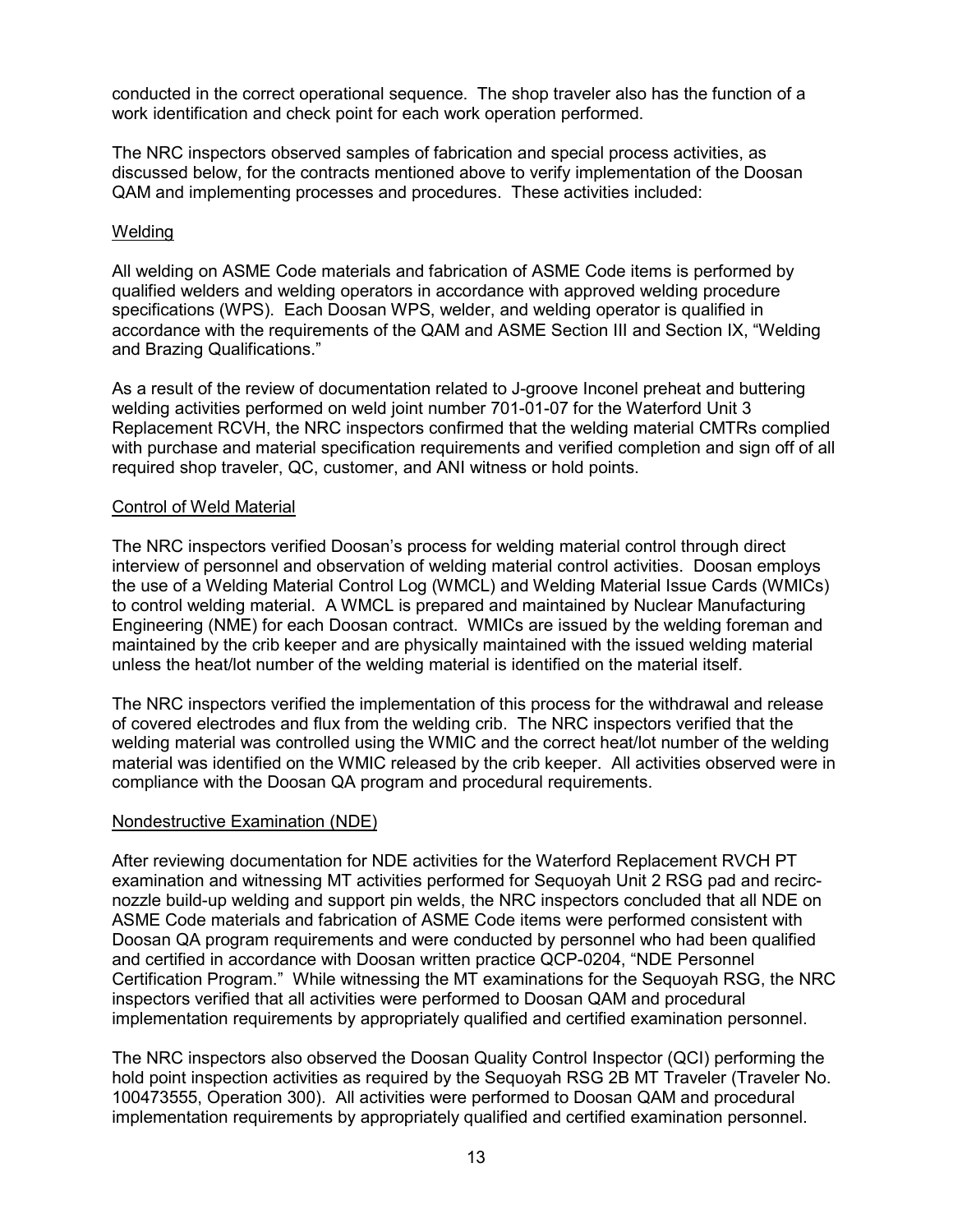### Inspection

QAM Section 10.0, "Inspection" describes the requirements for inspections performed to accept materials, processes, and products associated with the manufacturing and construction of ASME Code items. The NRC inspectors witnessed Doosan QC inspection activities performed for Sequoyah Unit 2 RSG Traveler Operation No. 290, which entailed a QCI visual and dimensional inspection of the build-up welding of the pads, recirc-nozzles, and various support pins on the inner intermediate vessel assembly (transition cone to intermediate shell). Prior to witnessing the inspection activities, the NRC inspectors reviewed the Sequoyah shop traveler, the fabrication drawing, the Integrated Quality Plan QP-S2RSG45, General Welding Procedure for RSG Sequoyah Unit 2 (PS-KGN-101) referencing grinding activities, Process Specification PS-55103S2 (Visual and Dimensional Inspection Procedure) for Sequoyah Unit 2 RSG, the applicable WPS, and the Personnel Qualification Record for the QC inspector, and the final documentation of visual and dimensional inspection activities.

The inspector also observed the ANI from Hartford Steam Boiler (HSB) Global, the Westinghouse (customer representative) inspector, and the Doosan QC inspector perform their witness or hold point inspection activities as identified on the Sequoyah RSG 2B MT Traveler (Traveler No. 100473555, Operation 290). The NRC inspectors noted that the Doosan QC inspector was very knowledgeable and effective in performing all inspection activities as part of Operation 290.

## c. Conclusions

The NRC inspectors concluded that overall, Doosan had established appropriate and effective means to control fabrication activities and special processes such as welding, NDE, inspection, test and material control for supply of Replacement RVCHs and RSGs. Based on the sample reviewed, the NRC inspectors concluded that the Doosan QAM and associated fabrication and special process procedures and activities were being effectively implemented by qualified personnel, using qualified equipment and processes. These conclusions are based on the review of a sample of Doosan documentation, observations of fabrication, test, and inspection activities (as described above), and interviews with Doosan, customer, and ANI personnel.

## 5. Nonconformance Control

## a. Inspection Scope

The NRC inspectors reviewed the Doosan QAM and implementing policies and procedures that govern the control of nonconformances to assess compliance with the requirements of Criterion XV, "Nonconforming Materials, Parts, or Components," of Appendix B to 10 CFR Part 50. The NRC inspectors reviewed Section 15, "Nonconformance Control," of the Doosan QAM, Revision 13, dated January 31, 2008, which describes the nonconformance control process for Doosan. The NRC inspectors also reviewed NQCP-1501, "Nuclear Business Group Quality Control Procedure NQCP-300," Revision 8, dated May 16, 2008, which defines responsibilities and procedures for handling nonconformances in supplies and services for nuclear facilities.

The NRC inspectors evaluated a sample of NCRs associated with the six components being manufactured at Doosan for U.S. utilities to verify compliance with program requirements and adequate implementation of those requirements.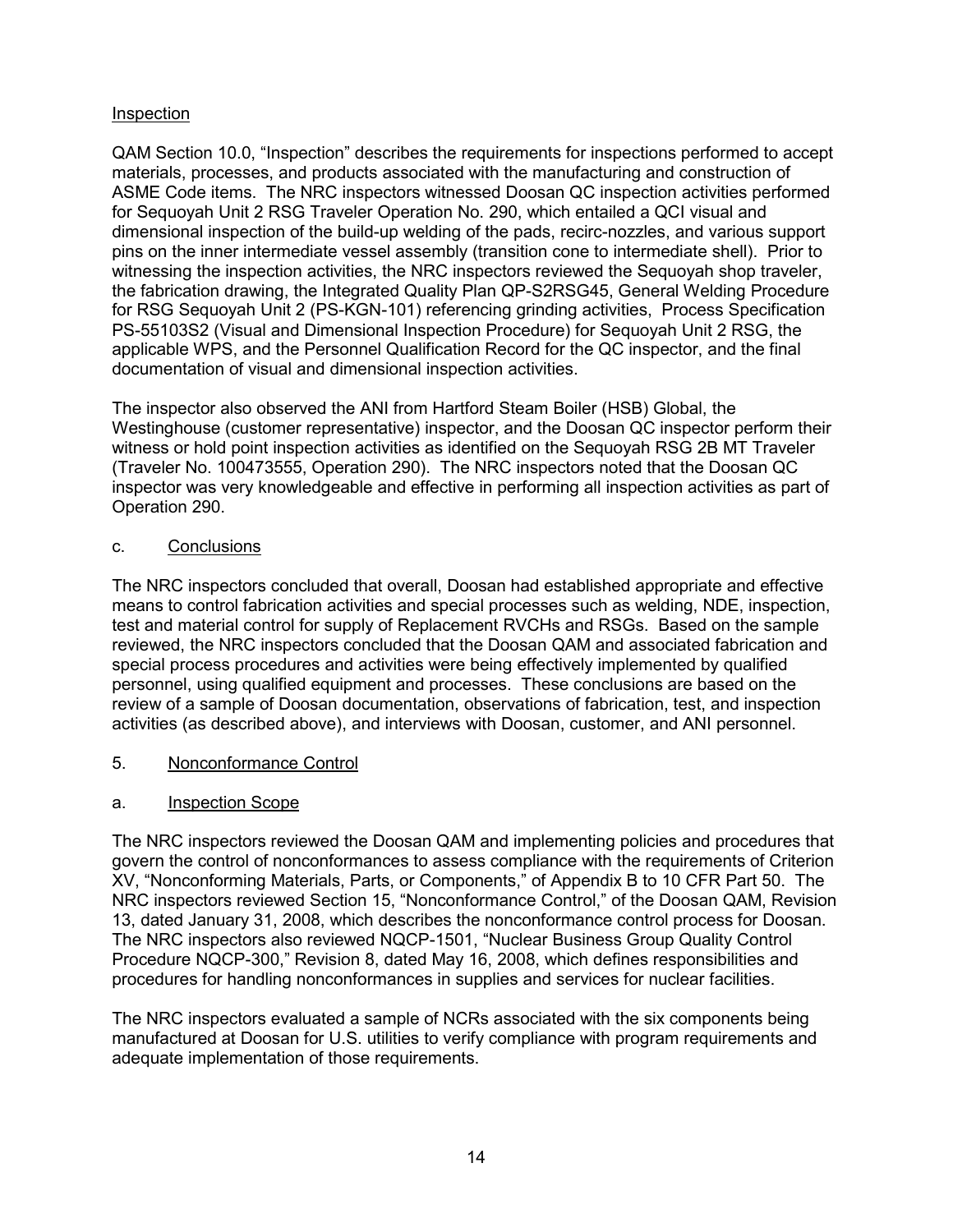## b. Observations and Findings

## b.1 Policies and Procedures for the Control of Nonconformances

Section 15 of the Doosan QAM describes the process for identifying, documenting, segregating, evaluating, and handling nonconformances, as well as for notifying affected organizations and customers. Procedure NQCP-1501 describes the process for identifying, evaluating, reporting, and correcting nonconformances. The procedure contains process flow diagrams and sample reporting forms that further describe and govern the nonconformance process.

The NRC inspectors determined that Section 6.4.14 of NQCP-1501, "Determination of 10 CFR 21 Applicability," contained instructions for NCRs generated by the Nuclear Power Plant Quality Control (NQC) department, for nuclear items supplied to customers in the United States, to determine whether the identified condition represents a substantial safety hazard and to document the results of the evaluation on the NCR. The NRC inspectors noted that Exhibit 2 of NQCP-1501 included Revision 8 of a sample NCR form, which did not include provisions for performing a 10 CFR Part 21 determination. The NRC inspectors discussed with Doosan the rationale for having the engineering team document the 10 CFR Part 21 applicability on the NCR form instead of modifying the standard NCR form to include a 10 CFR Part 21 determination. During discussions with Doosan personnel, it was revealed that NQC is not the only department that uses the NCR form. As a result, as allowed by NQCP-1501, the NRC inspectors found that other Doosan departments were generating NCRs on nuclear components supplied to customers in the U.S. without evaluating the applicability of 10 CFR Part 21. The NRC inspectors identified this issue as Nonconformance 99901373/2008-201-05.

## b.2 Review of Nonconformance Reports

Upon evaluation of 15 of the 31 NCRs initiated for all issues associated with the six components being manufactured at Doosan for U.S. utilities, the NRC inspectors noted that each NCR contained a detailed description of the concern and at least one proposed corrective action associated with the identified deficiency. The NRC inspectors verified that the NCRs included the appropriate review and signoff and, when applicable, verified that each corrective action is assigned to a lead organization responsible for its completion. However, the NRC inspectors identified that two of the NCRs were not evaluated for the applicability of 10 CFR Part 21 as required by NQCP-1501. After further investigation, Doosan identified an additional two NCRs that were not evaluated for applicability of 10 CFR Part 21 requirements. Doosan attributed these missed evaluations to the lack of a 10 CFR Part 21 determination on the standard NCR form. The NRC inspectors identified this issue as another example of Nonconformance 99901373/2008-201-05.

## c. Conclusions

Except for the examples identified as part of Nonconformance 99901373/2008-201-05, the NRC inspectors concluded that the Doosan program requirements for the control of nonconformances are consistent with the regulatory requirements of Criterion XV of Appendix B to 10 CFR Part 50. Based on the NCRs reviewed, the NRC inspectors determined that the Doosan QAM and associated nonconformance procedure were being effectively implemented.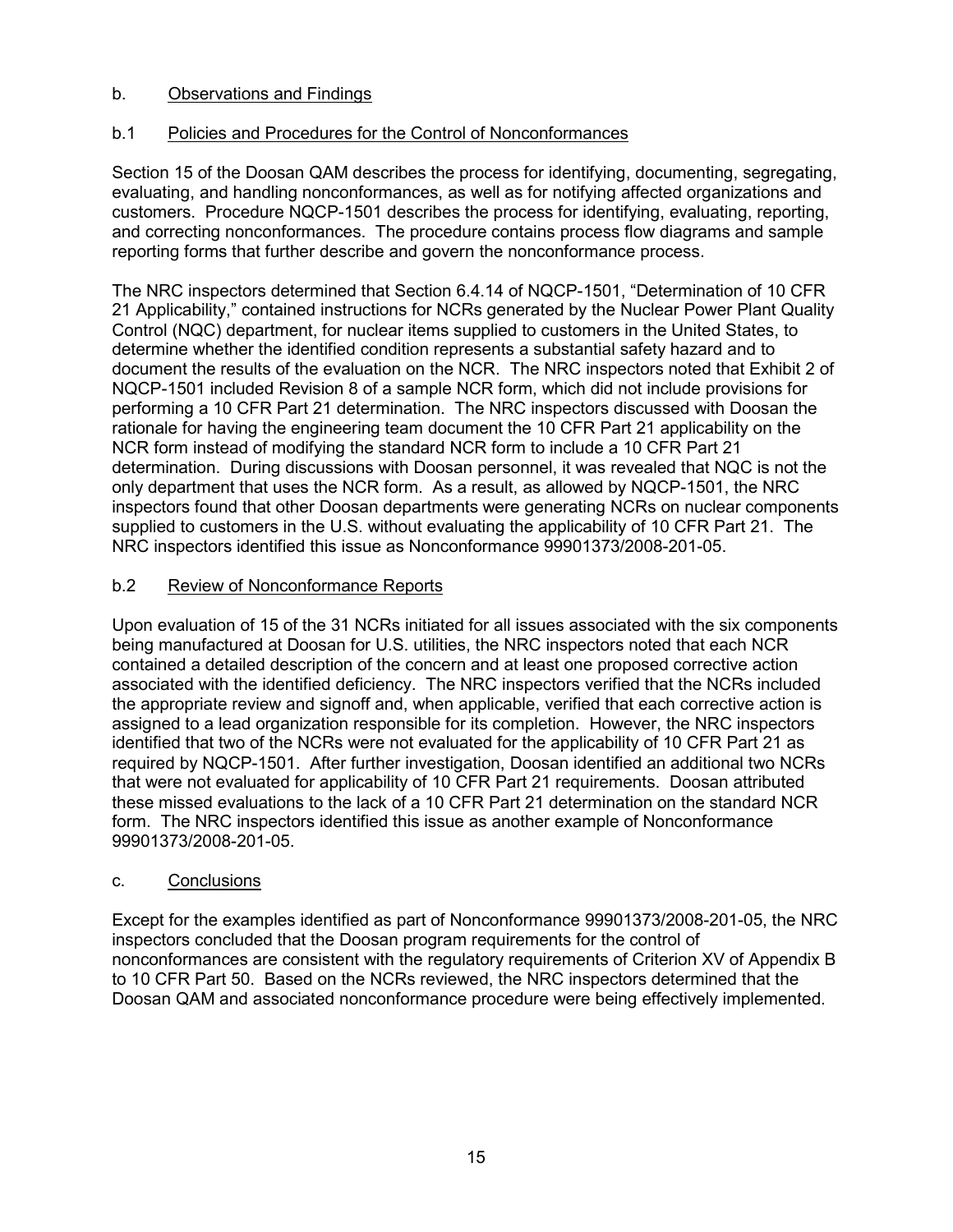## 6. Corrective Action Program

## a. Inspection Scope

The NRC inspectors reviewed Section 16, "Corrective Action," of the Doosan QAM and implementing procedure QCP-1602, "Quality Control Procedure QCP-300 Control of Corrective Action," Revision 3, dated April 16, 2008, to assess compliance with the requirements of Criterion XVI, "Corrective Action," of Appendix B to 10 CFR Part 50.

The NRC inspectors also evaluated a sample of Corrective Action Reports (CARs) associated with the six components being manufactured at Doosan for U.S. utilities to verify compliance with the corrective action program requirements and adequate implementation of those requirements.

## b. Observations and Findings

## b.1 Policies and Procedures for the Corrective Action Program

Section 16 of the Doosan QAM describes the corrective action process for Doosan and delineates the responsibilities and controls used to assure that conditions adverse to quality are promptly identified and corrected and that the cause of the condition is determined and corrective action taken to preclude recurrence. Verification of completion of corrective action implementation and trend analysis of nonconformances and corrective actions are also defined in Section 16.

QCP-1602 defines responsibilities and procedures for handling nonconformances identified by the customer. The procedure describes the process for verifying the validity of the deficiency, evaluating the cause of the deficiency, and documenting the actions to be taken to prevent recurrence.

## b.2 Implementation of the Corrective Action Program

The NRC inspectors noted that QCP-1602 adequately identified sources of quality and product safety-related problems that result in the generation of a CAR. The NRC inspectors verified that QCP-1602 provided adequate guidance for the review of corrective actions to determine if they were effective in precluding the recurrence of the deficiencies. However, the NRC inspectors found that QCP-1602 did not provide instructions for evaluating the applicability of 10 CFR Part 21 in the corrective action process and that Exhibit 1 of QCP-1602 presented a sample CAR form that did not include a space for a 10 CFR Part 21 determination. The NRC inspectors found the lack of procedural guidance for the evaluation of the applicability of 10 CFR Part 21 in the corrective action process to be inconsistent with Section 5.4 of PQAP-1602, "Reporting of 'Defects' and 'Failures to Comply Pursuant to 10 CFR 21,'" which defines the various control systems in place within Doosan to identify, control, and resolve quality problems. According to PQAP-1602, these systems include activities such as design reviews; source, receipt, and process inspections; product examinations; tests; NCRs; internal and external audits; corrective action reports; and trend analysis. The NRC inspectors identified this issue as Nonconformance 99901373/2008-201-06.

The NRC inspectors reviewed five of the 14 CARs issued for the six U.S. components being manufactured at Doosan. The NRC inspectors noted that each CAR contains a detailed description of the deficiency, includes the appropriate review and signoff and, when applicable, verified that each corrective action is assigned to an organization responsible for its completion. The NRC inspectors observed that 4 of the 14 CARs were generated as a result of NCRs and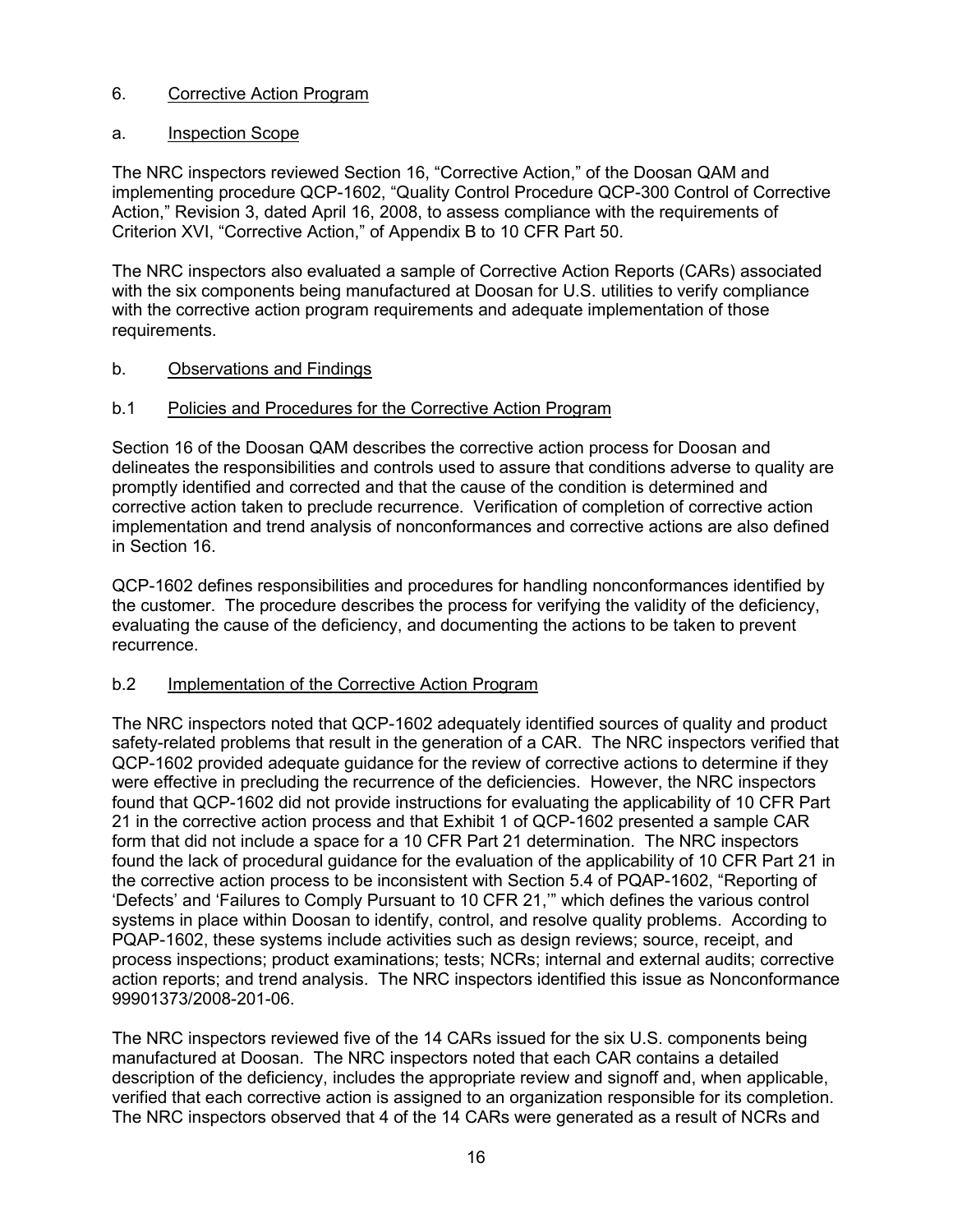had been evaluated for the applicability of 10 CFR Part 21 requirements. However, the NRC inspectors identified that the remaining 10 CARs generated to address deficiencies for U.S. components were not evaluated for the applicability of 10 CFR Part 21. The NRC inspectors identified this issue as another example of Nonconformance 99901373/2008-201-06.

### c. Conclusions

Except for the examples identified as part of Nonconformance 99901373/2008-201-06, the NRC inspectors concluded that the Doosan corrective action program requirements are consistent with the regulatory requirements of Criterion XVI of Appendix B to 10 CFR Part 50. Based on the CARs reviewed, the NRC inspectors determined that the Doosan QAM and associated corrective action procedures were being effectively implemented.

### 7. Entrance and Exit Meetings

On May 26, 2008, the NRC and KINS inspectors presented the scope of their respective inspections during an entrance meeting with Sang Jin Kim, Doosan Vice President of Quality Assurance; Suk Kwan Kim, General Manager of Quality Assurance; and other Doosan personnel.

On May 29, 2008, the NRC and KINS inspectors presented the results of their respective inspections during an exit meeting with Sang Jin Kim, Doosan Vice President of Quality Assurance; Suk Kwan Kim, General Manager of Quality Assurance; and other Doosan personnel.

See Attachment 1 for a list of attendees for the entrance and exit meetings.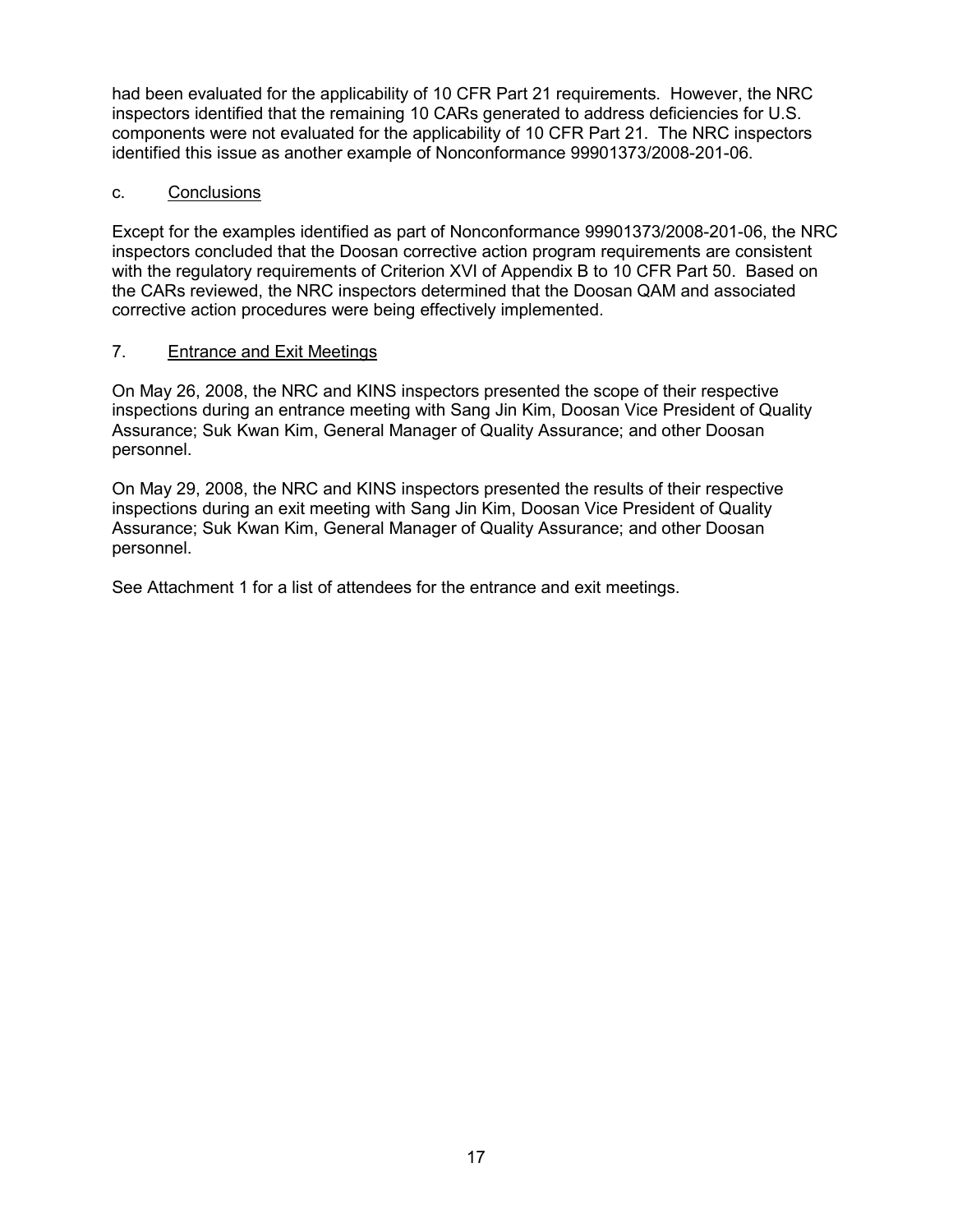# **ATTACHMENT 1**

List of Attendees: (1) Entrance Meeting on May 26, 2008, (2) Exit Meeting on May 29, 2008

| $\frac{(1)}{x}$ | $\frac{(2)}{\times}$ | <b>Name</b>             | Department/Organization                   |
|-----------------|----------------------|-------------------------|-------------------------------------------|
|                 |                      | <b>Glenn Tracy</b>      | <b>NRC</b>                                |
| X               | X                    | Kerri Kavanagh          | <b>NRC</b>                                |
| Χ               | Χ                    | <b>Richard McIntyre</b> | <b>NRC</b>                                |
| X               | Χ                    | Sabrina Cleavenger      | <b>NRC</b>                                |
| Χ               | X                    | Sung Ho Yang            | <b>KINS</b>                               |
| Χ               | X                    | Hyo-Jun Kim             | <b>KINS</b>                               |
| Χ               | X                    | Myung-Mo Jung           | <b>KINS</b>                               |
| Χ               | Χ                    | Jae-Hun Lee             | <b>KINS</b>                               |
| X               | X                    | Suk-Won Kim             | <b>KINS</b>                               |
| Χ               | Χ                    | Hee Jun Chang           | NDE Dept. General Manager, Doosan         |
| X               | Χ                    | Sang-Youn Bang          | RV Design Team/General Manager, Doosan    |
| Χ               | X                    | Se Won Park             | NQC Dept. General Manager, Doosan         |
| Χ               |                      | Hwa Gyu Park            | SG Design Team/General Manager, Doosan    |
| Χ               |                      | Kee Hak Lee             | Nuclear BG Production VP, Doosan          |
| Χ               | X                    | Seok Bin Park           | VP Nuclear Design, Doosan                 |
| Χ               |                      | Jung-Woo Park           | QA Senior Manager, Doosan                 |
| Χ               | X                    | John Maeng              | Site QA Rep, WEC                          |
| X               |                      | Kyoung-Sik Choi         | QA Manager, Doosan                        |
| X               |                      | Bog Sig Kim             | RV Design Manager, Doosan                 |
| X               |                      | Gwang Yil Kim           | NME Team, Doosan                          |
| X               |                      | Yong Chul Kim           | Nuclear QC, Doosan                        |
| X               |                      | Won Man Lee             | Nuclear QC, Doosan                        |
| X               |                      | Jeong Sun Kim           | QA Team Manager, Doosan                   |
| X               | X                    | Min Kyou Choi           | QA Team Manager, Doosan                   |
| X               |                      | Tae Woo Kim             | EVP for Nuclear BG, Doosan                |
| Χ               | X                    | Sang Jin Kim            | VP of QA, Doosan                          |
| Χ               | X                    | Suk Kwan Kim            | QA Team/ General Manager, Doosan          |
| Χ               |                      | Sung Won Kim            | NME Team/ General Manager, Doosan         |
| Χ               | X                    | In Ho Jeong             | AP 1000 PM, Doosan                        |
| Χ               |                      | Soo Young Park          | Overseas Project Management, Doosan       |
| X               |                      | Byung II Son            | Nuclear Shop, Doosan                      |
| X               |                      | Byeng Kwan Kim          | <b>Nuclear Production Control, Doosan</b> |
|                 | X                    | Chang Ro Lee            | Overseas Project Management VP, Doosan    |
|                 | Χ                    | Yong Yeoul Shin         | LS Dept. / General Manager, Doosan        |
|                 | X                    | <b>Richard Phelps</b>   | APS Nuclear Assurance Dept.               |
|                 | Χ                    | Jung Y.M.               | <b>KHNP Chief Manager</b>                 |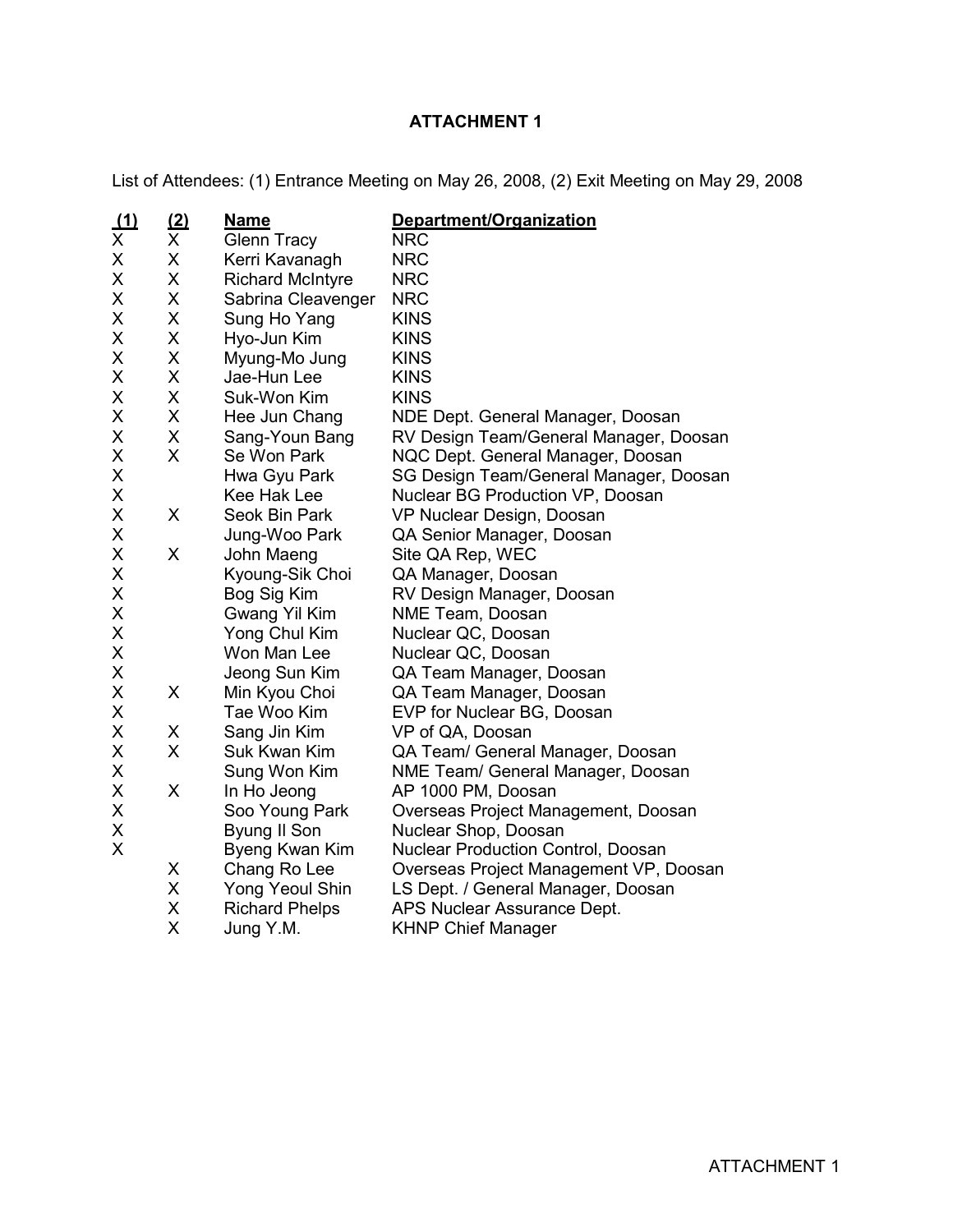## **Attachment 2**

### 1. PERSONS CONTACTED

Sang Jin Kim, Vice President of Quality Assurance, Doosan Suk Kwan Kim, General Manager of Quality Assurance, Doosan Jung Woo Park, Senior Manager of Quality Assurance, Doosan Tae-Woo Kim, Executive Vice President, Nuclear Power Plant, Doosan Jeong Sun Kim, Quality Assurance Team Manager, Doosan Soo Young Park, General Manager of Nuclear Overseas Project Management, Doosan In Ho Jeong, General Manager, AP1000 PM, Doosan Won Man Lee, Manager, Nuclear Power Plant Quality Control Dept., Doosan Kee Hak Lee, Vice President, Nuclear Power Plant Production, Doosan Min-Kyou Choi, Manager, Quality Assurance, Doosan Se Wan Park, General Manager, Nuclear Power Plant Quality Control Dept., Doosan Seok Bin Park, Vice President Nuclear Power Plant Design, Doosan Ki Young Son, Manager, Nuclear Overseas Project Management, Doosan Richard Phelps, Arizona Public Service Nuclear Assurance Department John Maeng, Site Quality Assurance Representative, Westinghouse Electric Corporation John Roberts, Resident Engineer, Westinghouse Electric Corporation David Reynolds, Authorized Nuclear Inspector, Hartford Steam Boiler Global Standards Yong Kyu Kim, Senior Manager, Reactor Design Team, Doosan Won Man Lee, Manager, Nuclear Power Plant Quality Control Department, Doosan Gyoung Back Ko, Staff R&PD Engineer, Nuclear Power Plant Manufacturing Engineering Team Joo Youl Hong, Senior Manager, Quality Assurance, Non-Destructive Examination Department

The following inspectors from the Korea Institute of Nuclear Safety held an inspection at Doosan from May 26–29, 2008:

Sung Ho Yang, Quality Regulation Department Manager, KINS Suk-Won Kim, Quality Regulation Department Manager, KINS Myung-Mo Jung, Quality Regulation Department Manager, KINS Jae-Hun Lee, Quality Regulation Department Manager, KINS Hyo-Jun Kim, Quality Regulation Department, KINS

### 2. INSPECTION PROCEDURES USED

Inspection Procedure 43002, "Routine Inspections of Nuclear Vendors"

Inspection Procedure 36100, "Inspection of 10 CFR Part 21 and 50.55(e) Programs for Reporting Defects and Nonconformance"